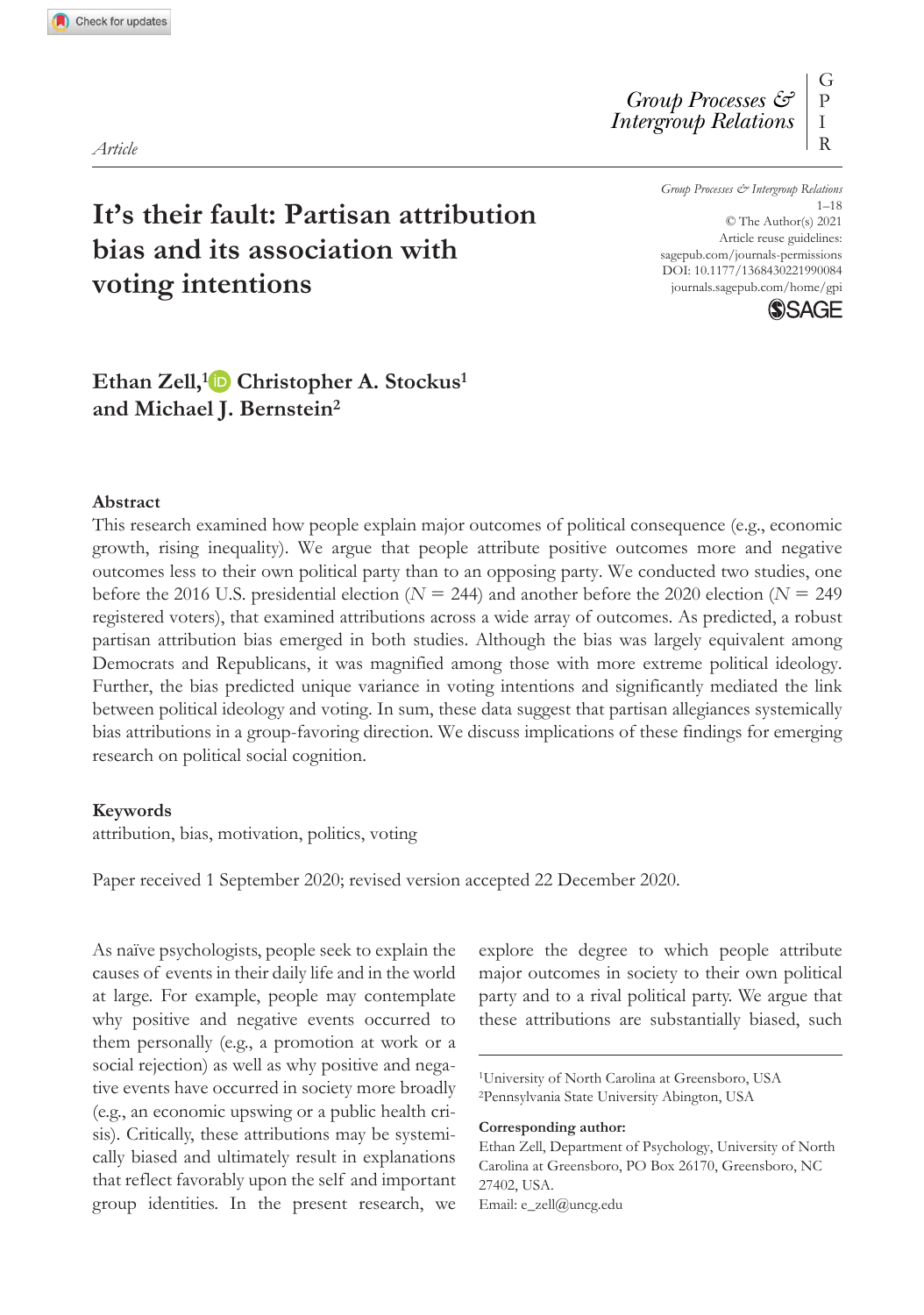that people more strongly attribute positive outcomes to the actions of their own political party than to those of a rival party ("we cause good things"), and more strongly attribute negative outcomes to the actions of a rival party than to those of their own party ("they cause bad things"). Moreover, we argue that these biased attributions have important implications for voting decisions and may be a key mechanism underlying the relation between ideology and voting.

For over 70 years, psychologists have examined the topic of attribution or lay judgments regarding the causes of events (Heider, 1958; Malle, 2011; Weiner, 2018). Early theory and research focused primarily on attributions for the actions of a specific person, for example, by examining whether people attribute positive and negative outcomes internally to the actor or externally to the surrounding environment. Although initial theories assumed that attributions unfold via a logical and effortful process (Kelley, 1967), later work identified that attributions are often made heuristically and reflect biased processing (Fiske & Taylor, 2017; Lieberman et al., 2002). Specifically, people disproportionately attribute other people's actions to dispositions rather than situations (i.e., the fundamental attribution error; Ross, 1977, 2018). Further, attributions are often biased by selfesteem maintenance concerns, such that people credit themselves for successes but blame other people or the environment for failures (i.e., selfserving attribution; Campbell & Sedikides, 1999; Mezulis et al., 2004). Finally, attributions are biased by group allegiances, such that people more often credit success to the actor and failure to the environment when evaluating an ingroup member than an outgroup member (i.e., ultimate attribution error; Islam & Hewstone, 1993; Pettigrew, 1979).

The vast majority of studies in this literature have focused on attributions for individuals, but some work has noted that people also make attributions for the actions of larger social aggregates, such as sports teams (Allen et al., 2020), nations (Rosenberg & Wolfsfeld, 1977), and racial-ethnic (O'Laughlin & Malle, 2002) and socioeconomic groups (Cozzarelli et al., 2001). We propose that,

in societies characterized by deeply polarized and tribal politics such as the United States (Clark et al., 2019), political parties may loom large in the attribution process. In divided governments, where dueling political parties must cooperate to enact major legislation, it is often difficult to isolate whether and to what extent positive and negative developments in society can be attributed to the actions of one party versus another. Nonetheless, we argue that across a broad array of positive and negative outcomes, people systemically attribute positive outcomes more and negative outcomes less to their own party than to the opposing party. We refer to this proposed phenomenon as the partisan attribution bias.

To our knowledge, no research has systematically explored whether attributions for positive and negative outcomes in society are biased by partisan allegiances. However, emerging research suggests that identification with a political party results in motivated reasoning in favor of that party. More specifically, people evaluate scientific information more favorably when it yields conclusions consistent with their political views (Ditto et al., 2019), actively seek information sources that support their political views and avoid information sources that contradict them (Hart et al., 2009), perceive their own political views as more correct than opposing views (Toner et al., 2013), and are more likely to believe in objectively false claims when those claims are consistent with their political views (Bullock & Lenz, 2019). Although there are well-documented differences across liberals and conservatives (e.g., need for order, structure, and closure; Jost, 2017; Jost et al., 2018), the tendency to exhibit motivated reasoning in favor of one's political party appears to be largely equivalent across liberals and conservatives (Brandt & Crawford, 2020; Washburn & Skitka, 2018).

In the present research, we significantly advance literatures on motivated reasoning and attribution to assess whether Democrats and Republicans exhibit partisan biases in their explanations of a broad array of societal events. On the one hand, membership in a political party is permeable and concealable, which may reduce the strength of group identification (see Brewer,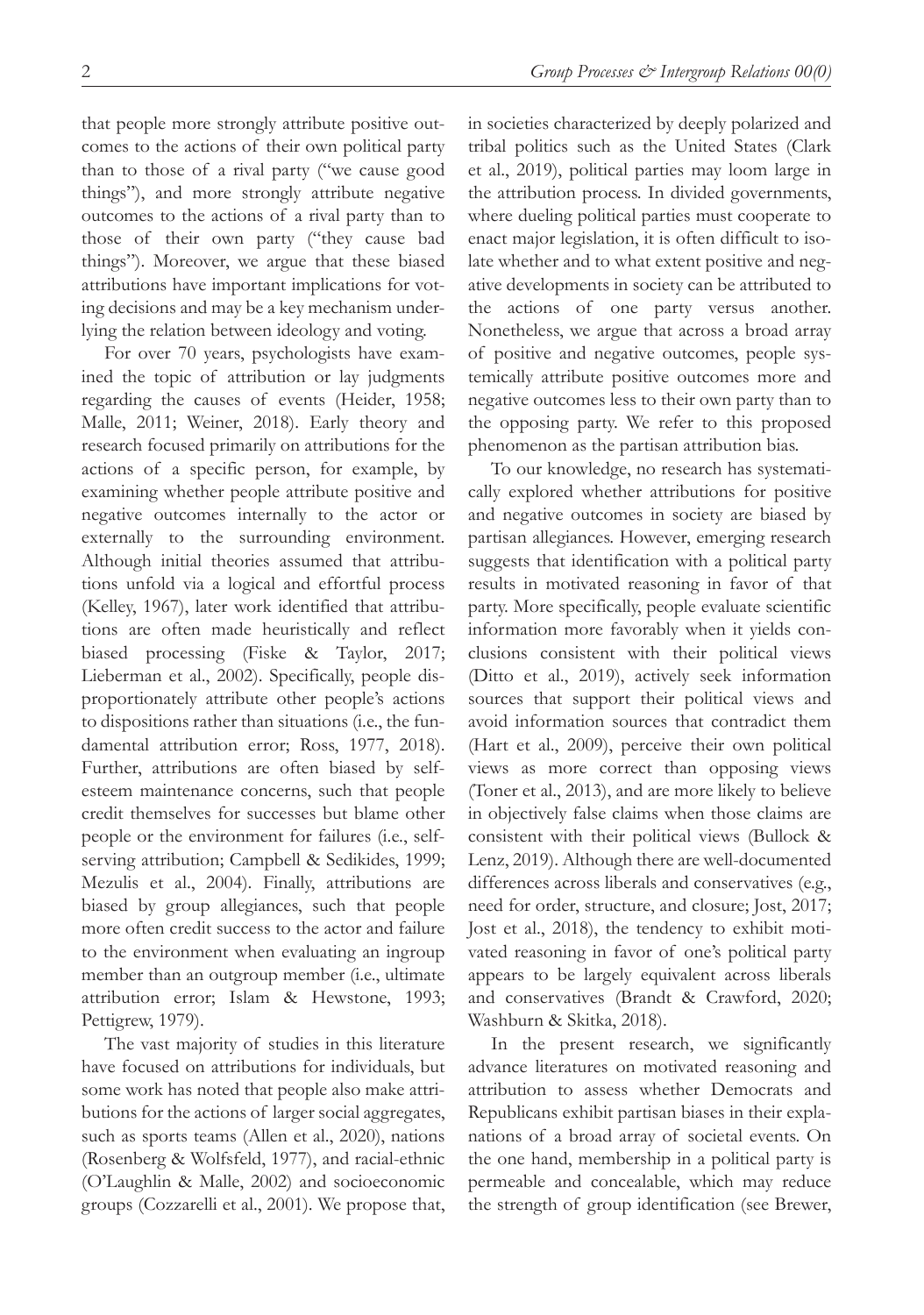2019). On the other hand, membership in a political party is chosen and based on a foundation of attitudes and beliefs, which may increase the strength of group identification. Thus, it remains unclear whether and to what extent biases found in groups previously studied in the attribution literature (e.g., nations, racial-ethnic groups) extend to political parties. People selectively attend to information that supports their political worldview (Garrett & Stroud, 2014; Hall & Raimi, 2018), which may reinforce positive attitudes about the political ingroup and negative attitudes about the political outgroup. Thus, we anticipated that attribution biases would be highly robust when examined in a political context.

Four central aims guided our research. First, we sought to develop a comprehensive test of the partisan attribution bias. We propose that political attributions can be deconstructed into four constituent judgments: the perceived responsibility of Democrats for (a) positive and (b) negative outcomes, as well as the perceived responsibility of Republicans for (c) positive and (d) negative outcomes. Political surveys have assessed one of these judgment types for a single outcome (e.g., how much people blame politicians for economic conditions; see Bartels, 2002; Rico & Liñeira, 2018; Rudolph, 2016). For the first time, however, we simultaneously obtained measures of each judgment type across a wide array of outcomes. This allowed us to systematically explore the degree to which partisan biases occur for each judgment type and to develop a comprehensive estimate of the partisan attribution bias that linearly combines the four judgments into an overall estimate.

Second, we examined whether there are ideological differences in the partisan attribution bias. Given the pervasive tendency for people to exhibit motivated reasoning in favor of their political group (Clark et al., 2019; Ditto et al., 2019), and to exhibit self-serving and group-serving biases more broadly (Brandt & Crawford, 2020; Zell et al., 2020), we anticipated that the partisan attribution bias would obtain and be similar in size across liberals and conservatives. Beyond examining differences by whether people identify as liberal or conservative (dichotomous

variable), we also tested whether the strength of ideology (continuous variable) is associated with the partisan attribution bias. Versus those with a weaker ideology, people who identify as very liberal or conservative are more confident in the accuracy of their beliefs (Brandt et al., 2015; Toner et al., 2013), overestimate the amount of political polarization in their country (Westfall et al., 2015), and perceive ingroups as motivated by love and outgroups as motivated by hate (Waytz et al., 2014). More generally, people with extreme ideologies are characterized by an inflexible cognitive style that leads them to view the world in simplistic terms (van Prooijen & Krouwel, 2019; Zmigrod et al., 2020). Thus, we anticipated that strength of ideology would exacerbate the partisan attribution bias.

Third, we examined whether the partisan attribution bias is symmetrical across positive and negative outcomes. Prior research outside the political realm suggests that attribution biases are generally symmetrical, in that people attribute positive outcomes more to ingroup members and negative outcomes more to outgroup members or the environment (Allen et al., 2020; Islam & Hewstone, 1993). Nonetheless, it is possible that asymmetrical biases occur in a political context. Although Democrats and Republicans selectively expose themselves to information that supports their political views (Hall & Raimi, 2018), Republicans are more likely to avoid information that contradicts their views (e.g., criticizes their party) and Democrats are more likely to approach information that supports them (e.g., praises their party; Garrett & Stroud, 2014). These data suggest that partisan attribution biases may be stronger for negative events when examining Republicans, and stronger for positive events when examining Democrats.

Fourth, inspired by theory and research suggesting that a key purpose of attribution is to motivate action (Weiner, 2018), we explore the connection between the partisan attribution bias and voting decisions. Ideology, which is typically measured via a single item asking people to rate how strongly they identify as liberal or conservative, is a well-established and robust correlate of voting (Jost, 2006; Levitin & Miller, 1979). One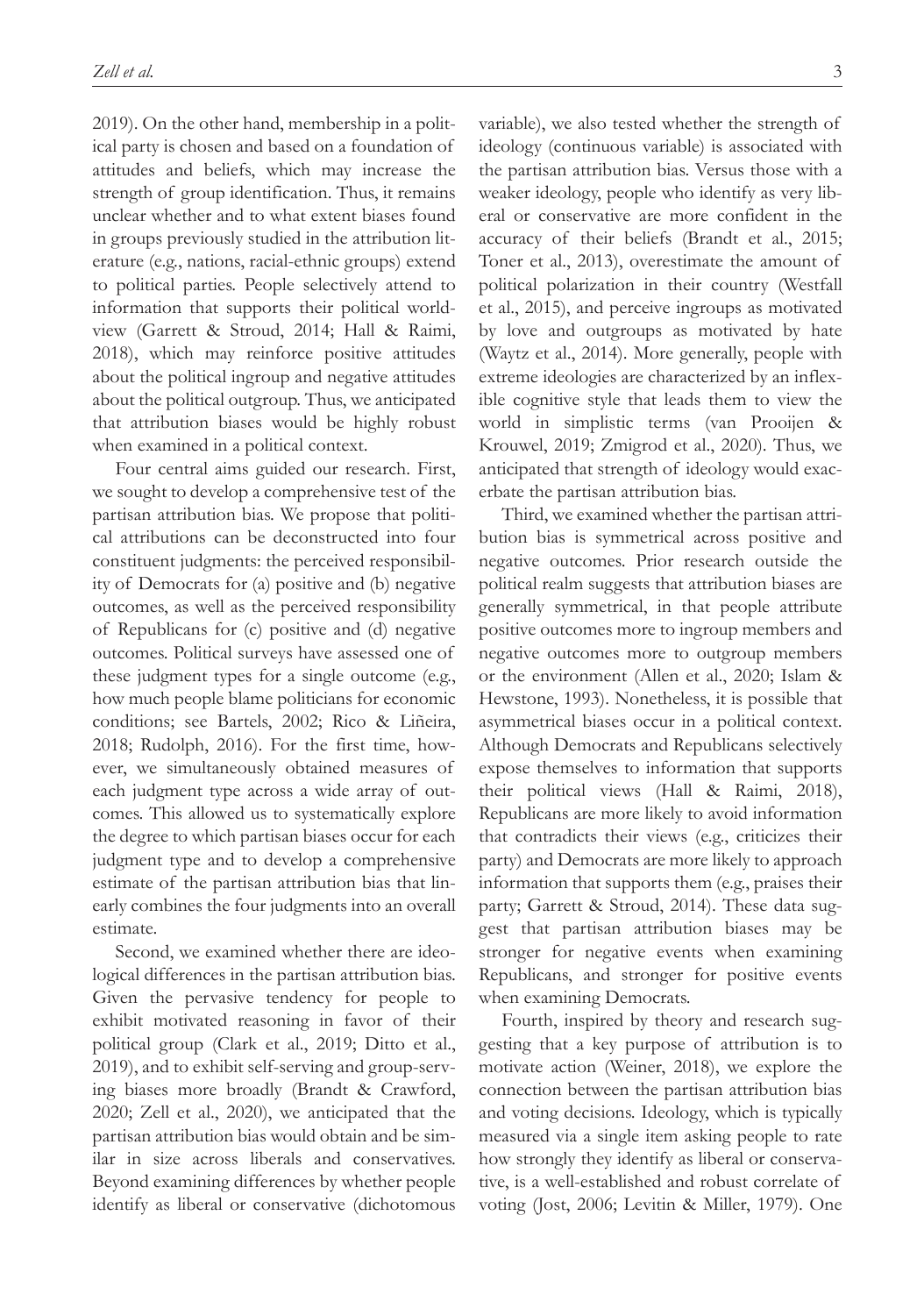view of this relation is that ideology is based on a foundation of attitudes (e.g., taxation, abortion, gun control) and that people vote for candidates who are compatible with their attitudes (Jacoby, 1991; Rudolph & Evans, 2005). However, research indicates that ideology sometimes conflicts with attitudes (Kalmoe, 2020; Zell & Bernstein, 2014), and that people flexibly shift attitudes in order to match the current policies of their party (Barber & Pope, 2019; Cohen, 2003), which suggests that ideology is more than merely a collection of attitude positions. We argue that ideology predisposes people to make partisan attributions ("we cause good things"; "they cause bad things"), and that these attributions partly explain the association between ideology and voting. Thus, we propose that the partisan attribution bias is a correlate of voting, and perhaps more importantly, is a mediator of the well-established association between political ideology and voting.

In short, we conducted two studies evaluating the partisan attribution bias, its association with political ideology, and whether it mediates the association between political ideology and voting intentions. Study 1 was conducted before the 2016 United States presidential election and Study 2 was conducted before the 2020 election. This allowed us to test the partisan attribution bias in two different, high-stakes election cycles separated by 4 years. We predicted that the partisan attribution bias would obtain both overall and in each of the four constituent judgments. Further, we anticipated that the partisan attribution bias would be consistent across liberal and conservative participants but would increase with ideological extremity. Finally, we predicted that the partisan attribution bias would be a robust correlate of presidential voting intentions and would significantly mediate the association between ideology and voting.

# **Study 1**

In Study 1, we conducted the first test of the partisan attribution bias in the months prior to the 2016 election. Self-identified Democratic and Republican participants made responsibility judgments for the Democratic and Republican parties for a series of positive and negative outcomes. We explored whether these judgments conformed to a pattern predicted by the partisan attribution bias as well as the association of this bias with ideology and voting intentions. Materials and data for this research are publicly available at the Open Science Framework (https://osf.io/ u9p5k/?view\_only=935dced60d2440579954f11 96c3d47d7).

# *Method*

*Participants.* The study was conducted on 2 days (July 26 and July 28), which occurred 3.5 months before the 2016 United States presidential election. Data were collected until we exceeded a predetermined goal of at least 80 Democrats and Republicans, after exclusions, in order to obtain at least 88% power to detect a medium effect (*d* = 0.50). Specifically, data were collected from 464 American adults on MTurk in exchange for a small payment. Data were excluded from 186 participants who did not identify with either the Democratic or Republican Party, since they were not relevant to our hypotheses. In addition, data were excluded from 34 participants who failed one or more attention checks; results were very similar when these participants were retained. These exclusions resulted in a final sample size of 244 participants (163 Democrat, 81 Republican; see Table 1).

*Procedures.* Participants first completed a 20-item attribution questionnaire that measured perceptions of responsibility for eight positive outcomes (e.g., "The U.S. economy has added over 14 million jobs since 2009") and 12 negative outcomes (e.g., "The 2008 financial crisis that led millions of Americans to lose their jobs and homes"). The 20 outcomes, which were obtained via a search of prominent news outlets, were presented in a randomized order. Negative outcomes were covered more frequently in news sources than positive outcomes, which explains their greater representation. For each outcome,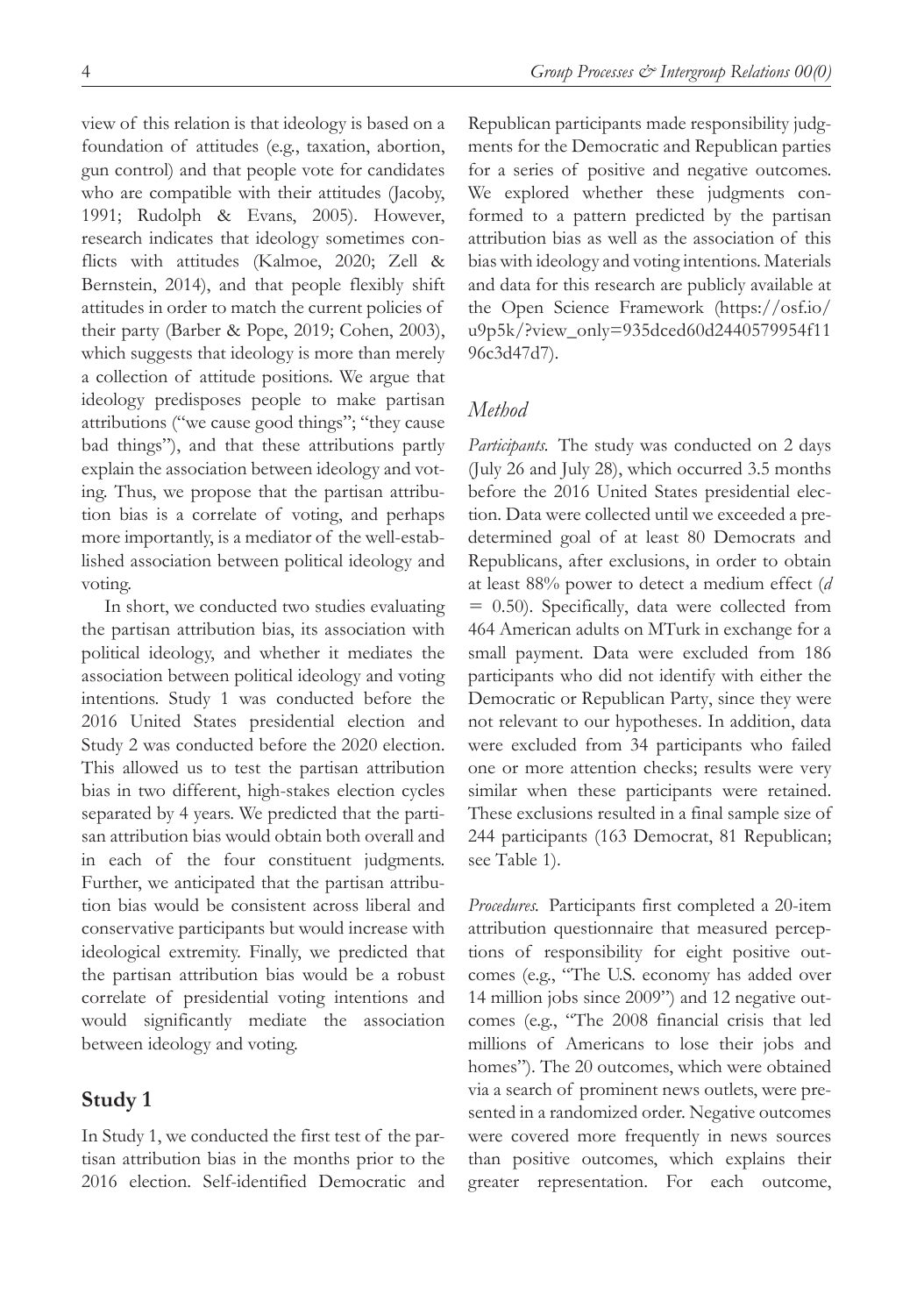| Variable              | Study 1        | Study 2    |
|-----------------------|----------------|------------|
| N                     | 244            | 249        |
| Year                  | 2016           | 2020       |
| Gender                |                |            |
| Male                  | 133            | 137        |
| Female                | 109            | 111        |
| Other                 | $\overline{2}$ | 1          |
| Mean (SD) Age         | 36.8(11.5)     | 38.7(12.1) |
| Race/ethnicity        |                |            |
| African American      | 17             | 40         |
| Asian American        | 15             | 29         |
| European American     | 189            | 143        |
| Latino                | 15             | 23         |
| Other                 | 8              | 14         |
| Political party       |                |            |
| Democrat              | 163            | 135        |
| Republican            | 81             | 114        |
| Political ideology    |                |            |
| 1 (very liberal)      | 52             | 29         |
| 2                     | 60             | 45         |
| 3                     | 34             | 37         |
| $\overline{4}$        | 17             | 19         |
| 5                     | 31             | 38         |
| 6                     | 34             | 47         |
| 7 (very conservative) | 16             | 34         |
| Voting intentions     |                |            |
| Clinton/Biden         | 141            | 126        |
| Trump                 | 72             | 113        |
| Other                 | 31             | 10         |
|                       |                |            |

**Table 1.** Characteristics of the final samples: Studies  $1 - 2$ .

participants made two responsibility judgments (i.e., "How much have Republican [i.e., conservative] policies contributed to this outcome?" and "How much have Democratic [i.e., liberal] policies contributed to this outcome?") using 7-point scales  $(1 = not at all, 7 = very much)$ . To maintain consistency across items, we used a set order in which participants first made a responsibility judgment for the Republican Party and then a responsibility judgment for the Democratic Party. Two attention checks appeared randomly during the attribution questionnaire ("Please click *very much* [*not at all*] to show that you are paying attention").

Next, participants indicated their political ideology on a 7-point scale  $(1 = very liberal, 7 = very$ *conservative*), the political party they identified with (*Democratic Party, Republican Party, Independent, Other*), and whom they intended to vote for in the 2016 presidential election (i.e., *Hillary Clinton, Donald Trump, another candidate, I will not vote*). For exploratory purposes, participants also completed a one-item measure of support for political compromise. Finally, participants completed demographic questions.

*Attribution questionnaire scoring.* Responses on the attribution questionnaire were averaged to create separate indices of how responsible participants thought Democrats ( $\alpha$  = .88) and Republicans  $(\alpha = .84)$  were for the eight positive outcomes, and separate indices of how responsible participants thought Democrats ( $\alpha$  = .90) and Republicans ( $\alpha$  = .90) were for the 12 negative outcomes (see Table 2 for correlations). To form an overall index of the partisan attribution bias, we subtracted the perceived responsibility of Republicans for negative events and of Democrats for positive events from the perceived responsibility of Republicans for positive events and of Democrats for negative events (see Figure 1). Values above zero on this summary index indicate a partisan bias in favor of the Republican Party, such that people perceive Republican policies as more responsible for positive events and less responsible for negative events than Democratic policies. Conversely, negative values on this summary index indicate a partisan bias in favor of the Democratic Party. Values near zero indicate no partisan attribution bias.

# *Results*

*Partisan attribution bias.* We conducted a 2 (participant political party: Democrat, Republican) x 2 (perceived responsibility for positive outcomes: Democratic policies, Republican policies) x 2 (perceived responsibility for negative outcomes: Democratic policies, Republican policies) ANOVA with political party entered as a between-subjects factor, and perceived responsibility for positive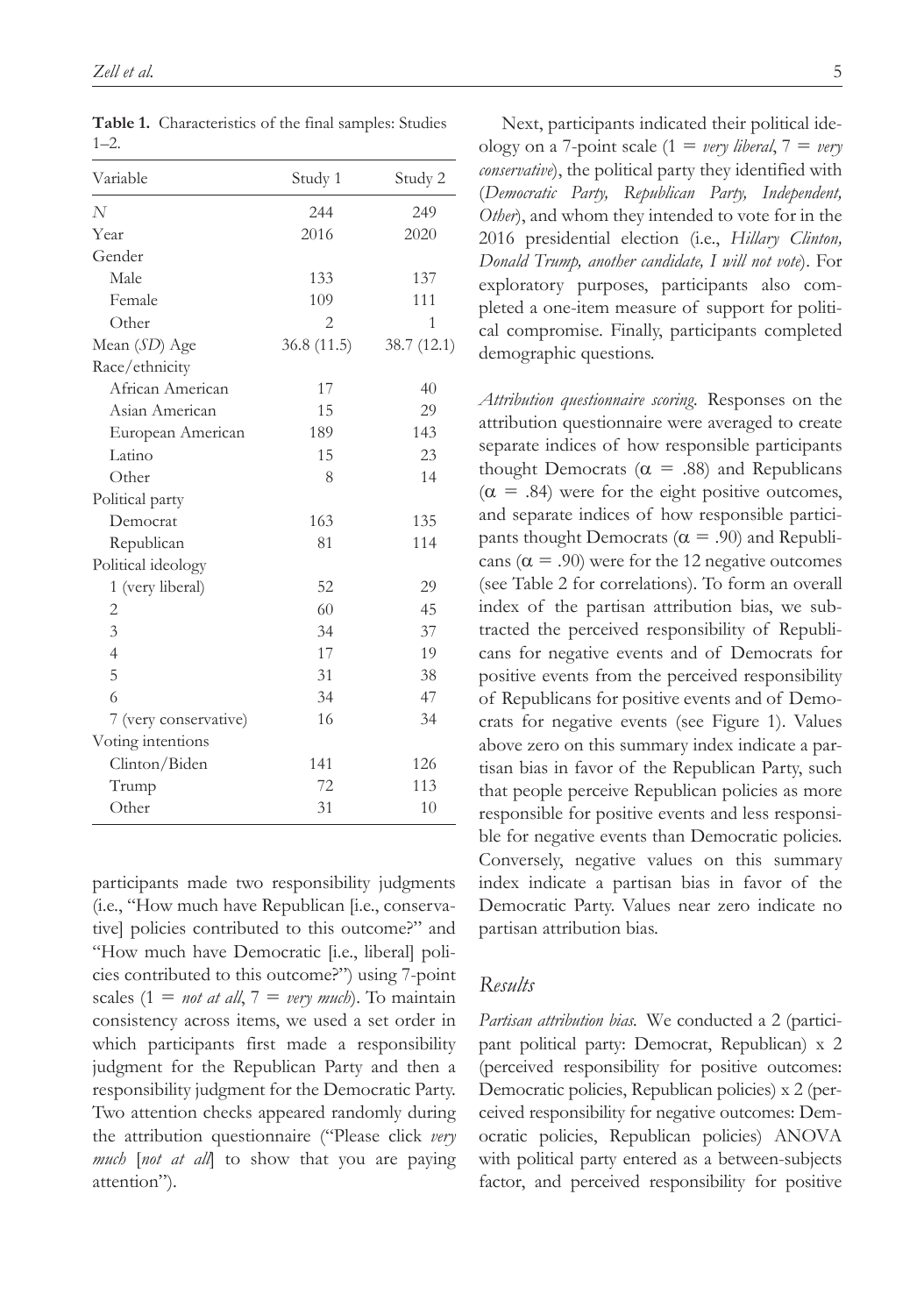| Measure                | $\overline{2}$ | 3       | $\overline{4}$ | 5        | 6         | 7        | 8        |
|------------------------|----------------|---------|----------------|----------|-----------|----------|----------|
| Study 1                |                |         |                |          |           |          |          |
| 1. Republican—positive | $-.32**$       | $-.03$  | $.57**$        | $.63**$  | $.39**$   | $-.34**$ | $.34***$ |
| 2. Republican—negative |                | $.57**$ | $-.36**$       | $-.77**$ | $-.61***$ | $.51***$ | $-.56**$ |
| 3. Democrat—positive   |                |         | $-.43**$       | $-.71**$ | $-.55**$  | $.45**$  | $-.50**$ |
| 4. Democrat—negative   |                |         |                | $.80**$  | $.62***$  | $-.49**$ | $.56**$  |
| 5. Partisan bias       |                |         |                |          | $.74***$  | $-.61**$ | $.67**$  |
| 6. Political ideology  |                |         |                |          |           | $-.73**$ | $.74**$  |
| 7. Vote Clinton        |                |         |                |          |           |          | $-.76**$ |
| 8. Vote Trump          |                |         |                |          |           |          |          |
| Study 2                |                |         |                |          |           |          |          |
| 1. Republican—positive | $-.06$         | $-.06$  | $.58**$        | $.64***$ | $.64***$  | $-.53**$ | $.55***$ |
| 2. Republican—negative |                | .59**   | $-.20*$        | $-.73**$ | $-.25**$  | $.29**$  | $-.32**$ |
| 3. Democrat-positive   |                |         | $.14*$         | $-.61**$ | $-.17*$   | $.22**$  | $-.22*$  |
| 4. Democrat—negative   |                |         |                | $.61***$ | $.53**$   | $-.48**$ | $.50**$  |
| 5. Partisan bias       |                |         |                |          | $.60**$   | $-.58**$ | $.60**$  |
| 6. Political ideology  |                |         |                |          |           | $-.63**$ | $.67**$  |
| 7. Vote Biden          |                |         |                |          |           |          | $-.92**$ |
| 8. Vote Trump          |                |         |                |          |           |          |          |

**Table 2.** Zero-order correlations among measures: Studies 1–2.

*Note*. Measures 1–4 reflect judgments of responsibility for the Republican and Democratic parties for positive and negative outcomes. Political ideology was measured on a self-report scale (1 = *very liberal*, 7 = *very conservative*).  $*_{p}$  < .05.  $*_{p}$  < .001.

**Figure 1.** Calculation of the partisan attribution bias.



*Note*. Total scores below zero indicate bias in favor of the Democratic Party and scores above zero indicate bias in favor of the Republican Party.

and negative outcomes entered as within-subjects factors. This analysis yielded the expected Political Party Identification x Positive Outcomes x Negative Outcomes three-way interaction,  $F(1, 242) =$ 288.25,  $p < .001$ ,  $\eta_p^2 = .54$  (see Figure 2a).

We decomposed the interaction with separate analyses on positive and negative outcomes. When examining positive outcomes, the 2 (participant political party) x 2 (perceived responsibility) interaction was highly robust,  $F(1, 242) = 173.61$ ,  $p \le$ .001,  $\eta_p^2 = .42$ . Democratic participants attributed positive events significantly more to the policies of the Democratic Party than Republican participants, *t*(242) = 10.88, *p* < .001, *d* = 1.42. In addition, Democratic participants attributed positive events significantly less to the policies of the Republican Party than did Republican participants,  $t(242) = 5.67, p < .001, d = 0.76.$ 

The 2 (participant political party) x 2 (perceived responsibility) interaction was also highly robust when examining negative outcomes,  $F(1, 242) =$ 261.55,  $p < .001$ ,  $\eta_p^2 = .56$ . Whereas Democratic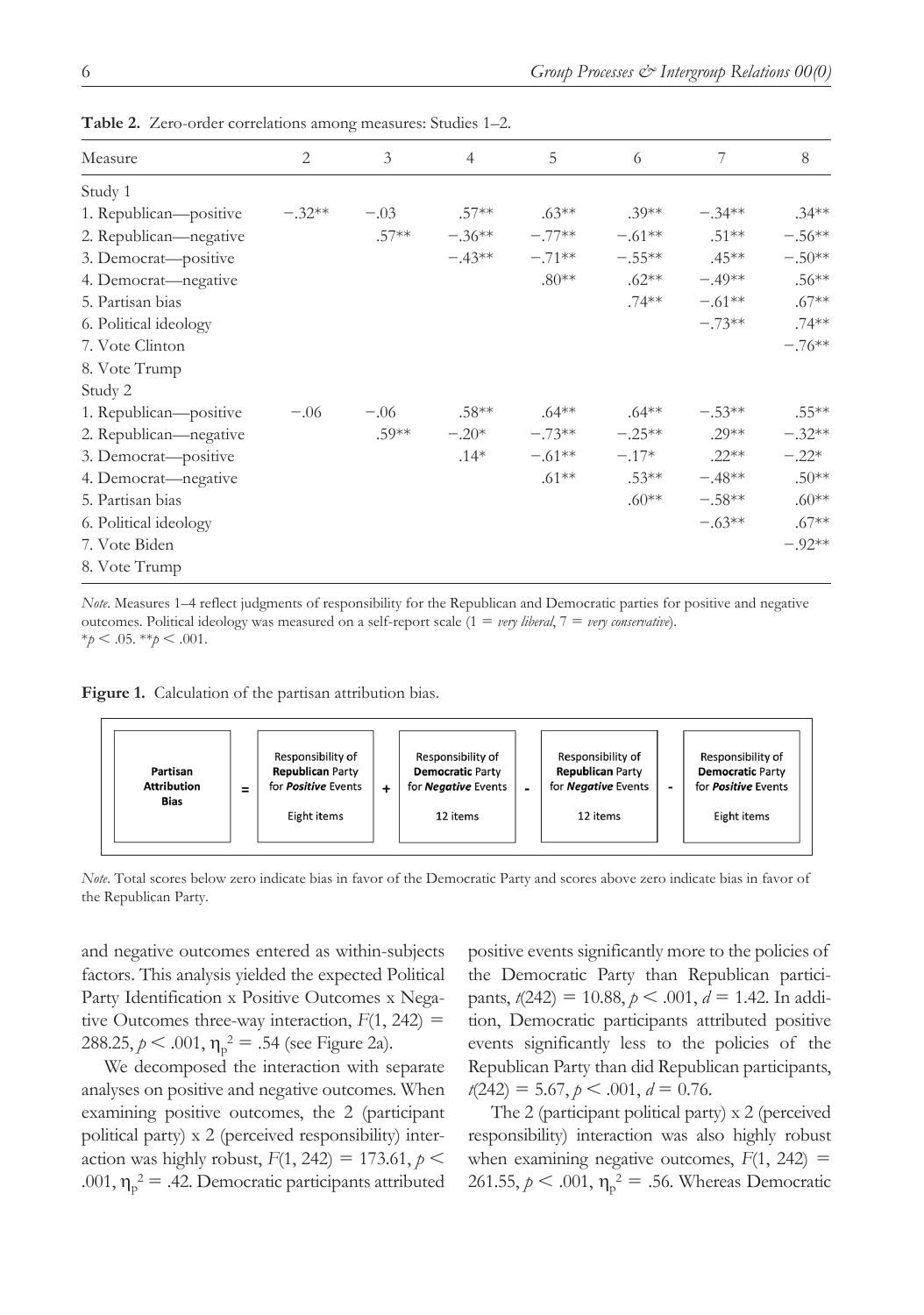

**Figure 2.** Responsibility judgments in Study 1 (a) and Study 2 (b).

*Note.* Perceived responsibility of Democrats and Republicans for positive and negative outcomes as a function of political party identification. Error bars are ±1 *SEM*.

participants attributed negative events significantly less to the policies of the Democratic Party than Republican participants,  $t(242) = 12.01$ ,  $p < .001$ ,  $d = 1.68$ , Democratic participants attributed negative events significantly more to the policies of the Republican Party than did Republican participants,  $t(242) = 12.21, p \le .001, d = 1.65.$ 

Additional tests were conducted to compare attributions of responsibility within each participant group. As expected, Democratic and Republican participants attributed positive events

more to the policies of their own political party than of the opposing party,  $t(162) = 13.55$ ,  $p \le$  $.001, d = 1.05$  and  $t(80) = 6.65, p < .001, d = 0.74$ , respectively. Along the same lines, Democratic and Republican participants attributed negative outcomes less to the policies of their own political party than of the opposing party,  $t(162) = 14.69$ ,  $p < .001$ ,  $d = 1.16$  and  $t(80) = 11.35$ ,  $p < .001$ ,  $d = 1.26$ , respectively. In sum, these data provide strong support for the partisan attribution bias across both positive and negative events.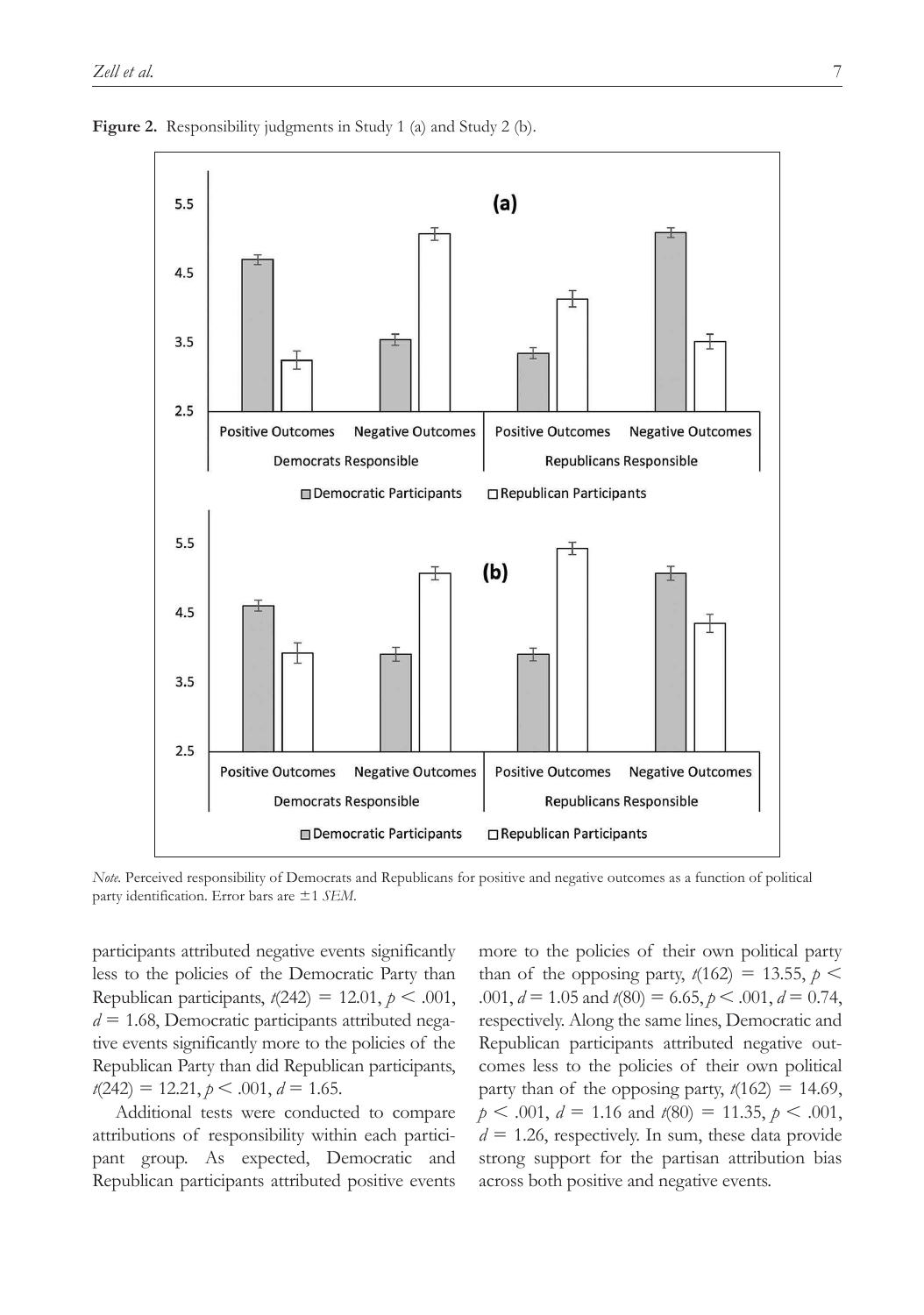Next, we examined whether partisan biases varied in size across positive and negative outcomes. For both Democrats and Republicans, partisan attribution biases were more pronounced when examining negative events than positive events,  $t(162) = 2.31$ ,  $p = .022$ ,  $d = 0.18$ and  $t(80) = 5.02$ ,  $p < .001$ ,  $d = 0.56$ , respectively. These results suggest that partisan attribution biases were asymmetrical, in that the

tendency to attribute negative events more to a political outgroup than ingroup was somewhat stronger than the tendency to attribute positive events more to the political ingroup than outgroup.

Finally, we examined whether partisan attribution biases varied across ratings of ingroups and outgroups. For both Democrats and Republicans, the tendency to perceive the outgroup as more responsible for negative events than positive events was more pronounced than the tendency to perceive the ingroup as more responsible for positive events than negative events,  $t(162) = 5.21$ ,  $p < .001$ ,  $d = 0.41$  and  $t(80) = 4.52, p \le .001, d = 0.50$ , respectively. Therefore, although partisan attribution biases were observed in ratings of both the ingroup and the outgroup, they were more pronounced in ratings of the outgroup.

*Overall index of bias.* When examining our summary index of partisan bias that combined judgments across the four category types, there was a statistically significant bias in both political groups. Specifically, one-sample *t* tests that compared overall bias scores to a neutral midpoint (zero) found a strong partisan attribution bias among both Democratic and Republican participants,  $t(162) = 15.46$ ,  $p < .001$ ,  $d = 1.21$  and  $t(80) = 10.29, p \le .001, d = 1.14$  (see Figure 3a). Both effects were in the predicted direction, such that Democrats evidenced an attribution bias in favor of the Democratic Party and Republicans evidenced an attribution bias in favor of the Republican Party. Moreover, the partisan attribution bias was similar in size when comparing Democrats to Republicans,  $t(242) = 1.50$ ,  $p =$ .134,  $d = 0.21$ . Finally, and as expected, there was

a very strong linear relation between political ideology and the partisan attribution bias  $(r = .74)$ . Specifically, increasing liberalism predicted a stronger attribution bias in favor of the Democratic Party, and increasing conservatism predicted a stronger attribution bias in favor of the Republican Party.

*Voting intentions.* The next set of analyses examined whether partisan attribution biases predicted voting intentions. Intention to vote for Clinton and Trump were analyzed separately by creating dummy-coded variables that categorized voting for the target candidate as 1, and voting for the other candidate, a third party, or not voting as 0. In separate logistic regression analyses, we predicted voting for each of the major candidates from political ideology (entered at Step 1), and the overall index of partisan attribution bias (entered at Step 2). Results showed that intention to vote for Hillary Clinton was significantly associated with both political ideology and the partisan attribution bias, with the latter increasing the variance explained by 1.3% (see Table 3). Similarly, intention to vote for Donald Trump was significantly associated with both predictors, with the partisan attribution bias increasing the variance explained by 5.0%. Thus, the partisan attribution bias significantly predicted voting intentions after adjustment for political ideology. These results remained largely unchanged after adjustment for age, race-ethnicity, and gender, and in a model that removed participants who intended to vote for another candidate or not vote.

Mediation analyses were also conducted using PROCESS Model 4 (Hayes, 2013; number of bootstrap samples  $= 5,000$  to examine whether the association between political ideology and voting intentions was statistically mediated by the partisan attribution bias. When examining both the intention to vote for Hillary Clinton and the intention to vote for Donald Trump, the indirect effect of political ideology on voting intentions through the partisan attribution bias was statistically significant, as indicated by 95% confidence intervals that excluded zero (see Figure 4a). These data suggest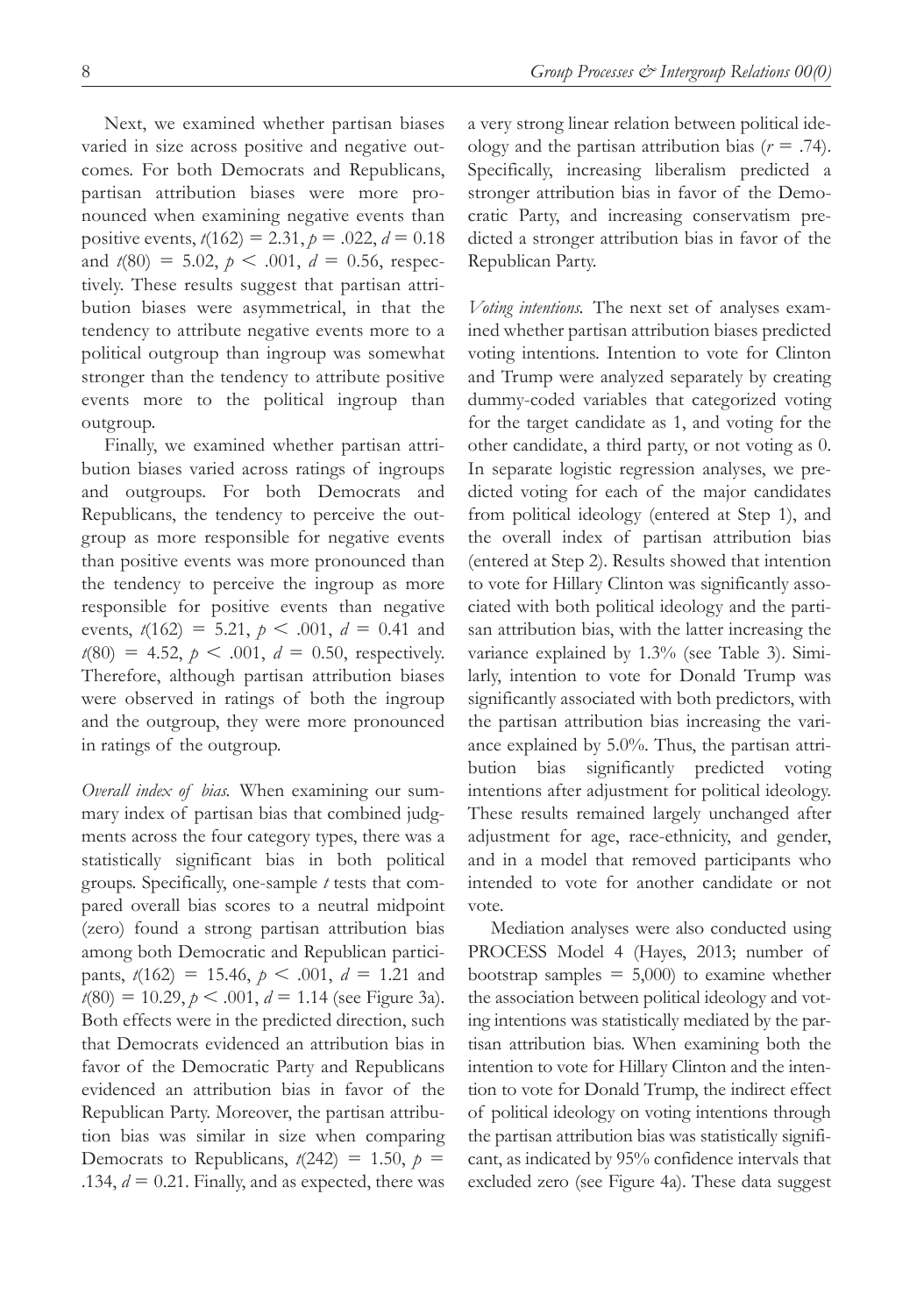

**Figure 3.** Responsibility judgments by political party and ideology: Study 1 (a) and Study 2 (b).

*Note.* Values on the y-axis reflect partisan attribution biases in favor of the Democratic Party (below zero) and Republican Party (above zero). Labels on the x-axis reflect political party (Dem = Democrat, Rep = Republican) and ideology (1 = *very liberal*, 7 = *very conservative*). Error bars are ±1 *SEM*.

that the partisan attribution bias may be a mechanism that partly explains the association between political ideology and voting decisions.

# **Study 2**

Study 1 provided robust support for our contention that the partisan attribution bias occurs, is associated with political ideology, and mediates the relation between ideology and voting. In Study 2, we examined whether the pattern of results obtained in Study 1 would replicate during the next presidential election cycle. A preregistration for Study 2 as well as materials and data are publicly available at the link provided before.

### *Method*

*Participants.* The study was conducted on 1 day (July 28), which occurred 3.5 months before the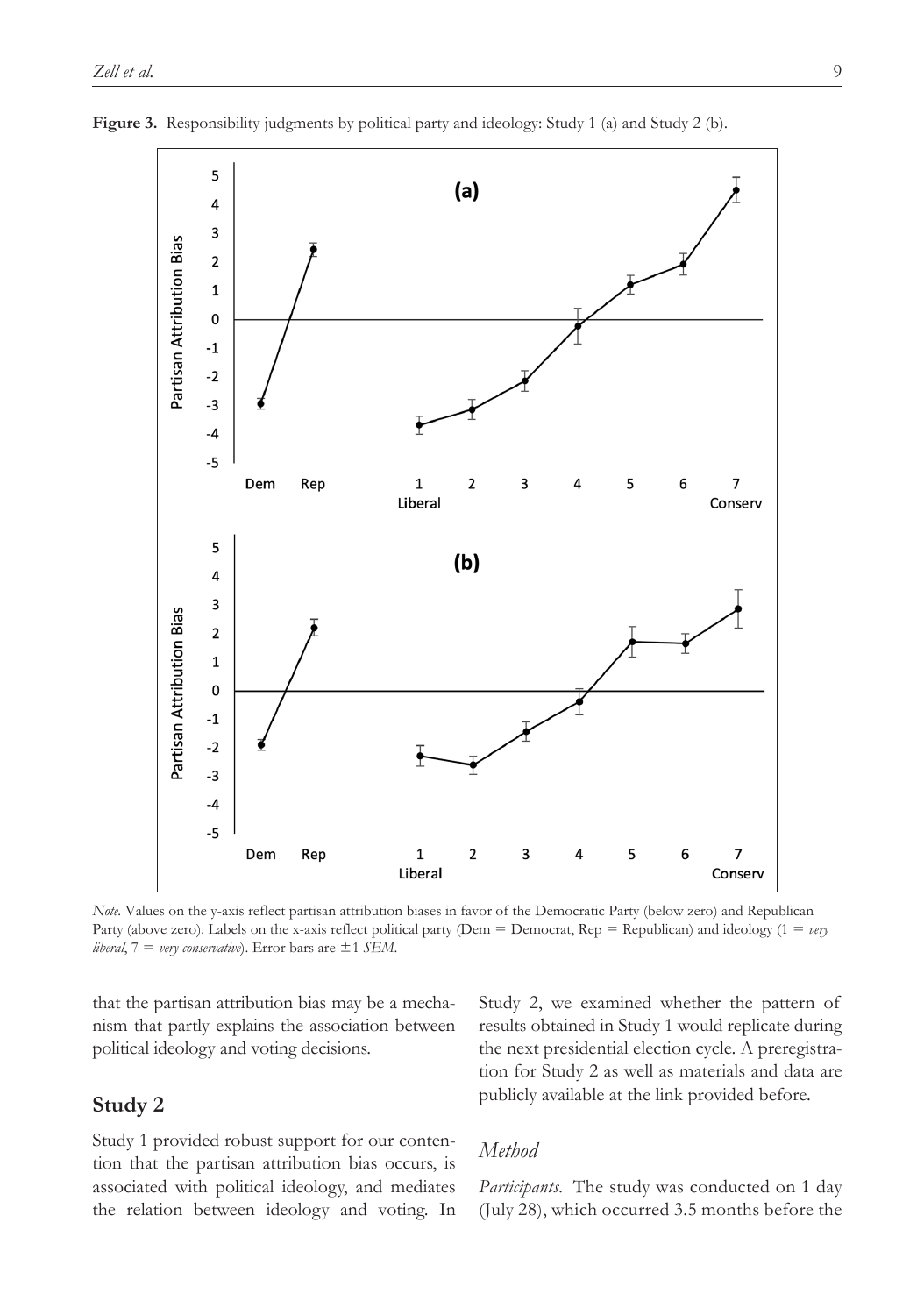| Predictor                 | Voting intention Clinton               | Voting intention Trump                |  |  |
|---------------------------|----------------------------------------|---------------------------------------|--|--|
| Primary model             |                                        |                                       |  |  |
| Step 1                    |                                        |                                       |  |  |
| Political ideology        | $B = -1.16$ , $SE = 0.13$ , $p < .001$ | $B = 1.30, SE = 0.16, p \le .001$     |  |  |
| $R^2$                     | .471                                   | .472                                  |  |  |
| Step 2                    |                                        |                                       |  |  |
| Political ideology        | $B = -0.89$ , $SE = 0.16$ , $p < .001$ | $B = 0.70$ , $SE = 0.20$ , $p < .001$ |  |  |
| Partisan attribution bias | $B = -0.24$ , $SE = 0.10$ , $p = .020$ | $B = 0.71$ , $SE = 0.18$ , $p < .001$ |  |  |
| $\Lambda$ <sup>2</sup>    | .013                                   | .050                                  |  |  |
| Adjusted model            |                                        |                                       |  |  |
| Step 1                    |                                        |                                       |  |  |
| Political ideology        | $B = -1.21$ , $SE = 0.14$ , $p < .001$ | $B = 1.27$ , $SE = 0.16$ , $p < .001$ |  |  |
| $R^2$                     | .481                                   | .479                                  |  |  |
| Step 2                    |                                        |                                       |  |  |
| Political ideology        | $B = -0.93$ , $SE = 0.17$ , $p < .001$ | $B = 0.61$ , $SE = 0.20$ , $p = .002$ |  |  |
| Partisan attribution bias | $B = -0.25$ , $SE = 0.10$ , $p = .015$ | $B = 0.76$ , $SE = 0.19$ , $p < .001$ |  |  |
| $\Delta R^2$              | .015                                   | .052                                  |  |  |
| Secondary model           |                                        |                                       |  |  |
| Step 1                    |                                        |                                       |  |  |
| Political ideology        | $B = -1.68$ , $SE = 0.22$ , $p < .001$ |                                       |  |  |
| $R^2$                     | .573                                   |                                       |  |  |
| Step 2                    |                                        |                                       |  |  |
| Political ideology        | $B = -1.14$ , $SE = 0.25$ , $p < .001$ |                                       |  |  |
| Partisan attribution bias | $B = -0.54$ , $SE = 0.19$ , $p = .003$ |                                       |  |  |
| $\Delta R^2$              | .023                                   |                                       |  |  |

**Table 3.** Logistic regression models for voting intentions: Study 1.

*Note.* For partisan attribution bias, higher values indicate greater bias in favor of the Republican Party and lower values indicate greater bias in favor of the Democratic Party. Adjusted models entered age, gender ( $1 = \text{men}, 0 = \text{women/other}$ ), and race ( $1 = \text{European American}, 0 = \text{other}$ ) as predictors in Step 1. The secondary model removed participants who intended to vote for another candidate or not vote  $(1 = \text{Cinton}, 0 = \text{Trump}).$ 

2020 United States presidential election. Data were collected until we exceeded a preregistered goal of at least 105 Democrats and Republicans, after exclusions, in order to obtain at least 95% power to detect a medium effect  $(d = 0.50)$ . Participation was restricted to registered voters in the United States who identified with either the Democratic or Republican Party. Furthermore, in an attempt to bolster data quality, we restricted participation to workers with at least 100 prior approved hits and a 95% or higher approval rate. Data were collected from a total of 331 American adults on MTurk who met these criteria. Data were excluded from 82 participants who failed an attention check; results

were very similar when these participants were retained. These exclusions resulted in a final sample of 249 eligible participants (135 Democrat, 114 Republican).

*Procedures.* As in Study 1, participants first completed a 20-item attribution questionnaire where they indicated how much Republican (i.e., conservative) and Democratic (i.e., liberal) policies contributed to eight positive and 12 negative outcomes. Several items were slightly modified to reflect changes since 2016, and two items were replaced with those reflecting major issues at the time of the study (i.e., the COVID-19 pandemic and civil unrest following the death of George Floyd). The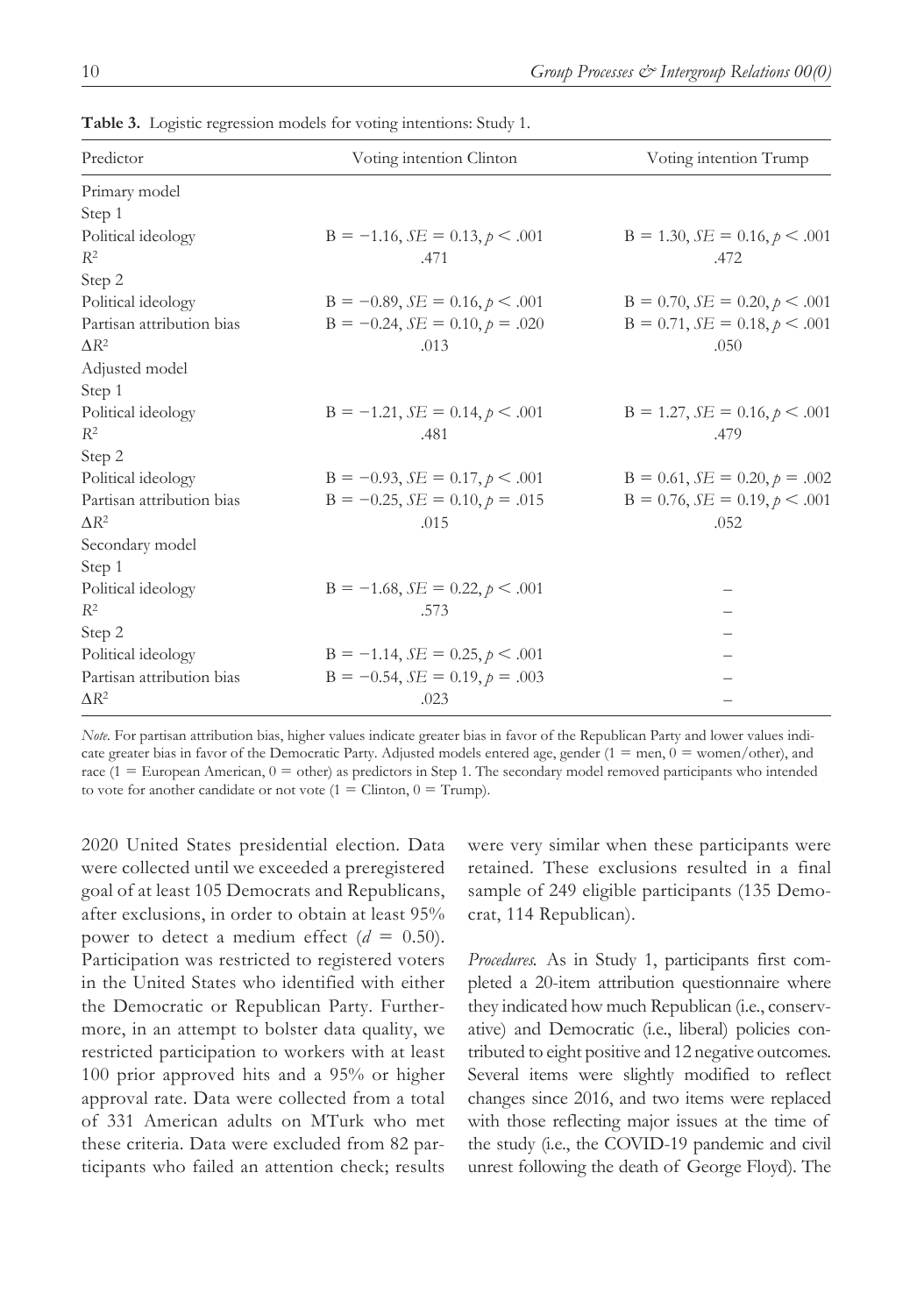**Figure 4.** Mediation analyses: Study 1 (a) and Study 2 (b).



*Note.* Political ideology was measured on a 7-point scale (1 = *very liberal*, 7 = *very conservative*). Confidence intervals depict the indirect effect of political ideology on voting intentions through the partisan attribution bias. Confidence intervals above (below) the line are for intention to vote for Clinton/Biden (Trump).

20 outcomes were presented in a randomized order. Further, the order of responsibility judgments (Republican Party then Democratic Party or Democratic Party then Republican Party) was counterbalanced across participants. Responses were averaged to create separate indices of how responsible participants thought Democrats ( $\alpha$  = .92) and Republicans ( $\alpha = .89$ ) were for the eight positive outcomes, and indices of how responsible participants thought Democrats  $(\alpha = .91)$  and Republicans ( $\alpha$  = .93) were for the 12 negative outcomes.

Next, participants indicated their political ideology on the same scale as Study 1, and whom they intended to vote for in the 2020 presidential election (*Joe Biden, Donald Trump, Other*). For exploratory purposes, participants also completed one-item measures of support for political compromise, attribution of malevolence, and acceptance of political violence. Finally, participants completed demographic questions and an attention check ("Please click the second circle from the right in the scale below").

### *Results*

*Partisan attribution bias.* Results on the attribution questionnaire were very similar to those obtained in Study 1. Specifically, a 2 (participant political party) x 2 (perceived responsibility for positive outcomes) x 2 (perceived responsibility for negative outcomes) mixed-model ANOVA once again yielded the predicted three-way interaction,  $F(1, 247) = 151.55, p < .001, \eta_p^2 = .38$  (see Figure 2b).

When examining positive outcomes, the 2 (participant political party) x 2 (perceived responsibility) interaction was highly robust, *F*(1, 247)  $= 126.84, p < .001, \eta_p^2 = .34$ . Democratic participants attributed positive events significantly more to the policies of the Democratic Party than Republican participants did,  $t(247) = 4.09$ ,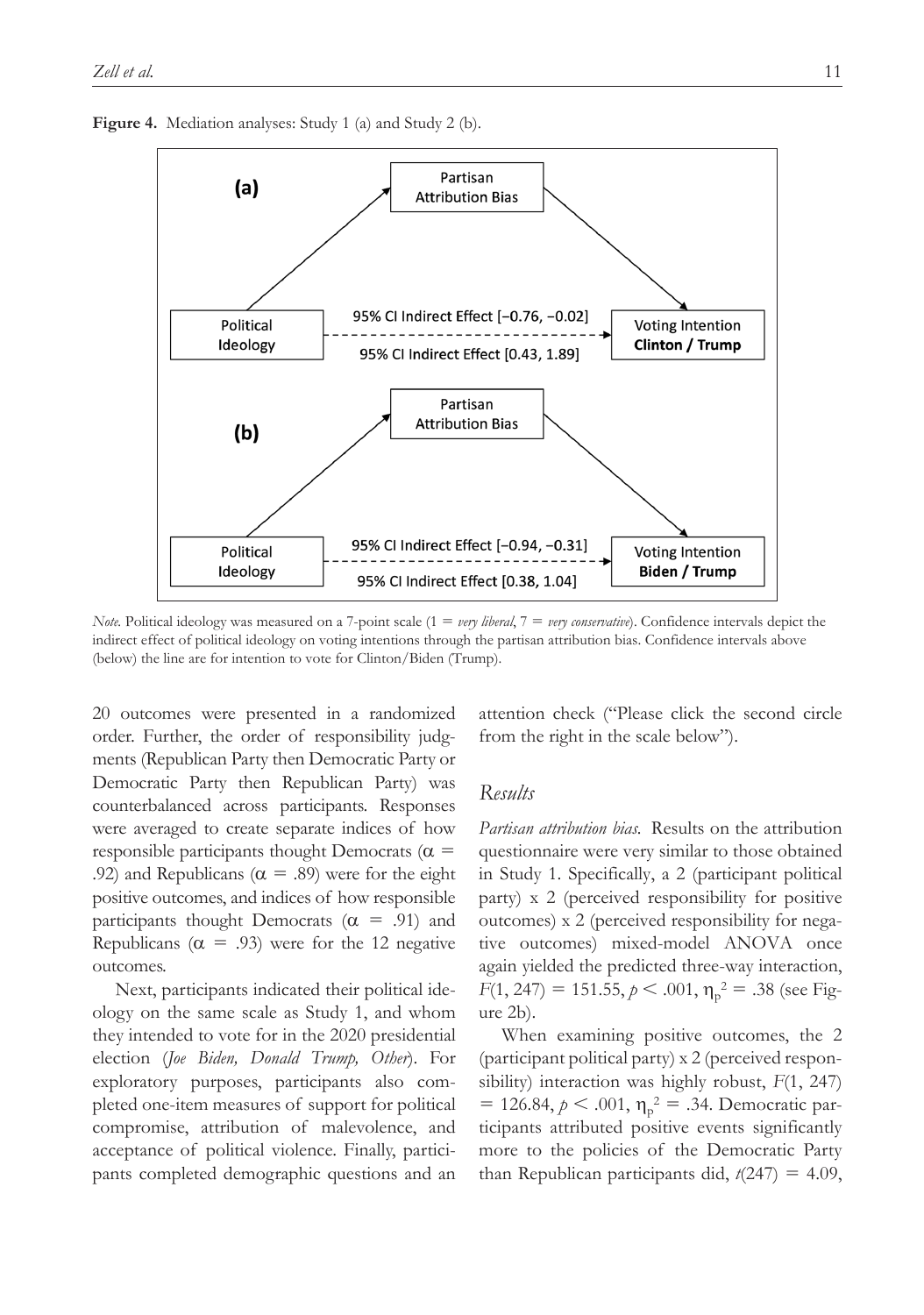$p < .001$ ,  $d = 0.50$ . In addition, Democratic participants attributed positive events significantly less to the policies of the Republican Party than did Republican participants,  $t(247) = 12.07$ ,  $p \le$  $.001, d = 1.54.$ 

The 2 (participant political party) x 2 (perceived responsibility) interaction was also highly robust when examining negative outcomes,  $F(1, 247) = 74.91, p < .001, \eta_p^2 = .23$ . Whereas Democratic participants attributed negative events significantly less to the policies of the Democratic Party than Republican participants did,  $t(247) = 8.66$ ,  $p < .001$ ,  $d = 1.11$ , Democratic participants attributed negative events significantly more to the policies of the Republican Party than did Republican participants, *t*(242) = 4.48,  $p < .001$ ,  $d = 0.56$ .

Additional tests were conducted to compare attributions of responsibility within each participant group. As expected, Democratic and Republican participants attributed positive events more to the policies of their own political party than to those of the opposing party,  $t(134)$  = 6.50,  $p < .001$ ,  $d = 0.56$  and  $t(113) = 8.81$ ,  $p <$ .001,  $d = 0.65$ , respectively. Similarly, Democratic and Republican participants attributed negative outcomes less to the policies of their own political party than to those of the opposing party,  $t(134) = 7.55$ ,  $p < .001$ ,  $d = 0.65$  and  $t(113) =$ 4.77,  $p < .001$ ,  $d = 0.44$ , respectively.

Next, we compared attributions across positive versus negative outcomes and across judgments of the ingroup versus the outgroup. Among Democrats, partisan attribution biases were more pronounced for negative events than positive events,  $t(134) = 2.50$ ,  $p = .014$ ,  $d = 0.22$ . Among Republicans, however, they were more pronounced for positive events than negative events,  $t(113) = 5.23, p < .001, d = 0.49$ . Moreover, among Democrats, partisan attributions were more pronounced in ratings of the outgroup than the ingroup,  $t(134) = 4.39$ ,  $p \le$ .001,  $d = 0.38$ . Among Republicans, however, partisan attributions did not significantly differ across ratings of the outgroup versus the ingroup,  $t(113) = 0.65$ ,  $p = .515$ ,  $d = 0.06$ . Both of these findings are inconsistent with Study 1 and are revisited in the General Discussion.

*Overall index of bias.* Once again, the summary index of partisan attribution bias was statistically different from zero in both Democratic and Republican participants,  $t(134) = 9.92$ ,  $p < .001$ ,  $d = 0.85$  and  $t(113) = 7.81$ ,  $p < .001$ ,  $d = 0.73$ (see Figure 3b). Both effects were in the predicted direction and were similar in size,  $t(247) = 1.06$ ,  $p = .288$ ,  $d = 0.13$ . As expected, there was a strong linear relation between political ideology and the partisan attribution bias  $(r = .60)$ .

*Voting intentions.* Intention to vote for Joe Biden was significantly associated with both political ideology and the partisan attribution bias, with the latter increasing the variance explained by 8.0% (see Table 4). Similarly, intention to vote for Donald Trump was significantly associated with both predictors, with the partisan attribution bias again increasing the variance explained by 8.0%. These results remained largely unchanged after adjustment for demographic covariates and after removing participants who did not intend to vote for Biden or Trump. Finally, as in Study 1, the partisan attribution bias significantly mediated the association between political ideology and voting intentions, both when examining voting intentions for Joe Biden and for Donald Trump (see Figure 4b).

## **General Discussion**

Attribution theory and research have examined how people explain the causes of events, both in their own life and in the world at large (Heider, 1958; Malle, 2011; Weiner, 2018). Prior scholarship has largely focused on attributions for the behavior of individuals, but we propose that people also make attributions for larger aggregates, such as major political parties. Moreover, we propose that partisan allegiances systematically bias these attributions, such that people attribute positive outcomes more to the actions of their own party than to those of an opposing party ("we cause good things"), and negative outcomes more to the actions of an opposing party than to those of their own party ("they cause bad things"). We conducted two studies in the United States—one before the 2016 presidential election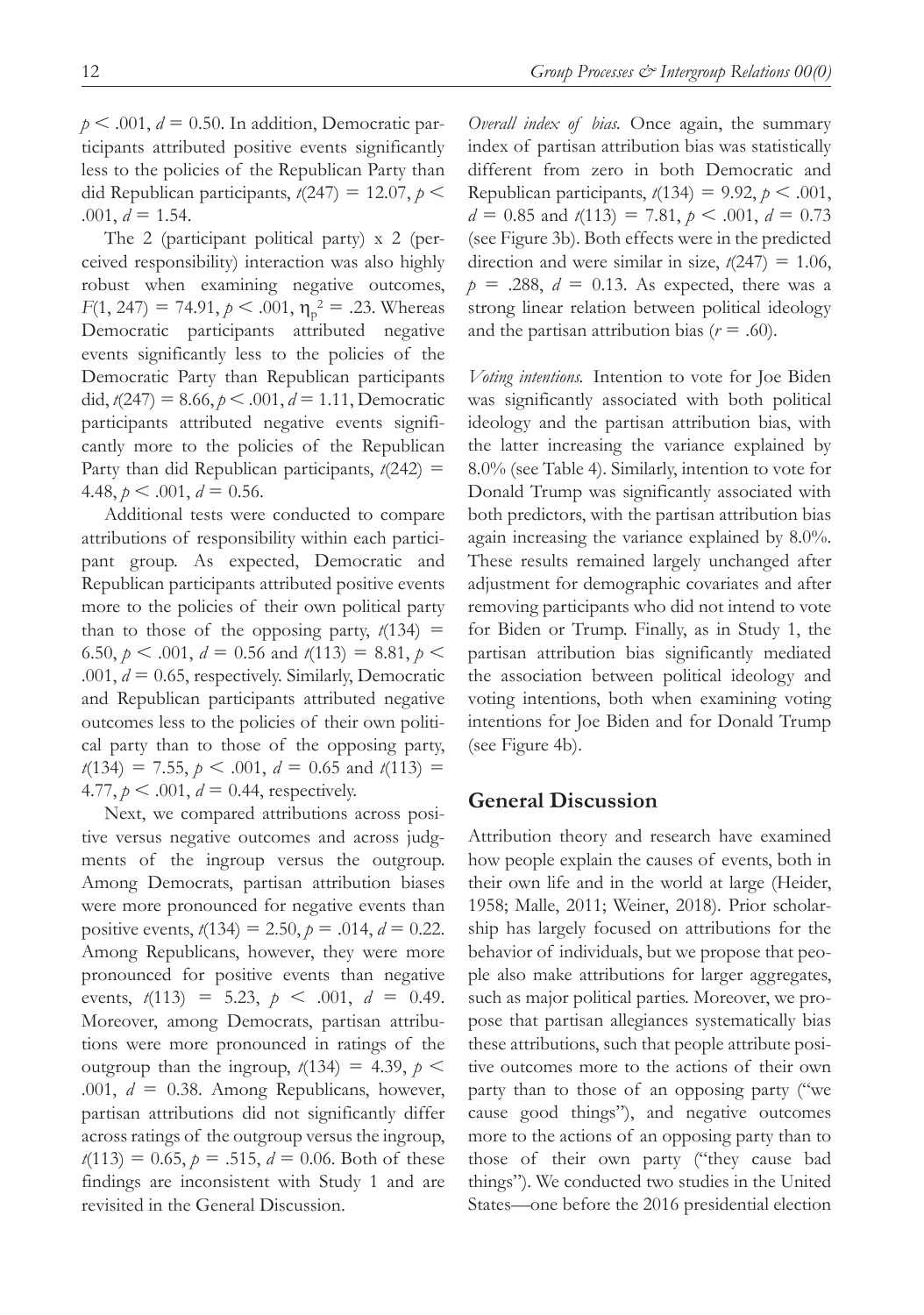| Predictor                 | Voting intention Biden                 | Voting intention Trump                |  |  |
|---------------------------|----------------------------------------|---------------------------------------|--|--|
| Primary model             |                                        |                                       |  |  |
| Step 1                    |                                        |                                       |  |  |
| Political ideology        | $B = -0.83$ , $SE = 0.10$ , $p < .001$ | $B = 0.96$ , $SE = 0.11$ , $p < .001$ |  |  |
| $R^2$                     | .362                                   | .410                                  |  |  |
| Step 2                    |                                        |                                       |  |  |
| Political ideology        | $B = -0.51$ , $SE = 0.11$ , $p < .001$ | $B = 0.62$ , $SE = 0.12$ , $p < .001$ |  |  |
| Partisan attribution bias | $B = -0.54$ , $SE = 0.12$ , $p < .001$ | $B = 0.62$ , $SE = 0.14$ , $p < .001$ |  |  |
| $\Lambda$ <sup>2</sup>    | .080                                   | .080                                  |  |  |
| Adjusted model            |                                        |                                       |  |  |
| Step 1                    |                                        |                                       |  |  |
| Political ideology        | $B = -0.83$ , $SE = 0.10$ , $p < .001$ | $B = 0.97$ , $SE = 0.11$ , $p < .001$ |  |  |
| $R^2$                     | .366                                   | .415                                  |  |  |
| Step 2                    |                                        |                                       |  |  |
| Political ideology        | $B = -0.49$ , $SE = 0.11$ , $p < .001$ | $B = 0.61$ , $SE = 0.12$ , $p < .001$ |  |  |
| Partisan attribution bias | $B = -0.57$ , $SE = 0.12$ , $p < .001$ | $B = 0.65$ , $SE = 0.14$ , $p < .001$ |  |  |
| $\Delta R^2$              | .089                                   | .083                                  |  |  |
| Secondary model           |                                        |                                       |  |  |
| Step 1                    |                                        |                                       |  |  |
| Political ideology        | $B = -0.96$ , $SE = 0.11$ , $p < .001$ |                                       |  |  |
| $R^2$                     | .414                                   |                                       |  |  |
| Step 2                    |                                        |                                       |  |  |
| Political ideology        | $B = -0.61$ , $SE = 0.12$ , $p < .001$ |                                       |  |  |
| Partisan attribution bias | $B = -0.66$ , $SE = 0.15$ , $p < .001$ |                                       |  |  |
| $\Delta R^2$              | .084                                   |                                       |  |  |

**Table 4.** Logistic regression models for voting intentions: Study 2.

*Note.* For partisan attribution bias, higher values indicate greater bias in favor of the Republican Party and lower values indicate greater bias in favor of the Democratic Party. Adjusted models entered age, gender  $(1 = \text{men}, 0$  $=$  women/other), and race (1  $=$  European American, 0  $=$  other) as predictors in Step 1. The secondary model removed participants who did not intend to vote for either candidate  $(1 = \text{Biden}, 0 = \text{Trump})$ .

and the other before the 2020 election—and both provided robust support for this partisan attribution bias. Our results also indicated that the partisan attribution bias was magnified among those with more extreme ideology, was significantly associated with voting intentions after adjustment for ideology, and significantly mediated the link between ideology and voting.

The present findings make several contributions to social psychological theory and research on attribution, as well as emerging research in political psychology on attributions of responsibility. First, we provide evidence for a novel attribution bias that uniquely focuses on how people explain major societal events and indicates that political partisanship substantially biases these explanations. Moreover, building upon research which examined political attributions for a single outcome or judgment type (Bartels, 2002; Rico & Liñeira, 2018; Rudolph, 2016), we deconstructed the partisan attribution bias to identify four constituent judgments that produce it. Specifically, we identified that partisan biases emerge in attributions of positive outcomes for (a) one's own party and (b) an opposing party, and in attributions of negative outcomes for (c) one's own party and (d) an opposing party. Thus, the present research clarifies the specific judgments underlying the partisan attribution bias and provides a comprehensive measurement approach that may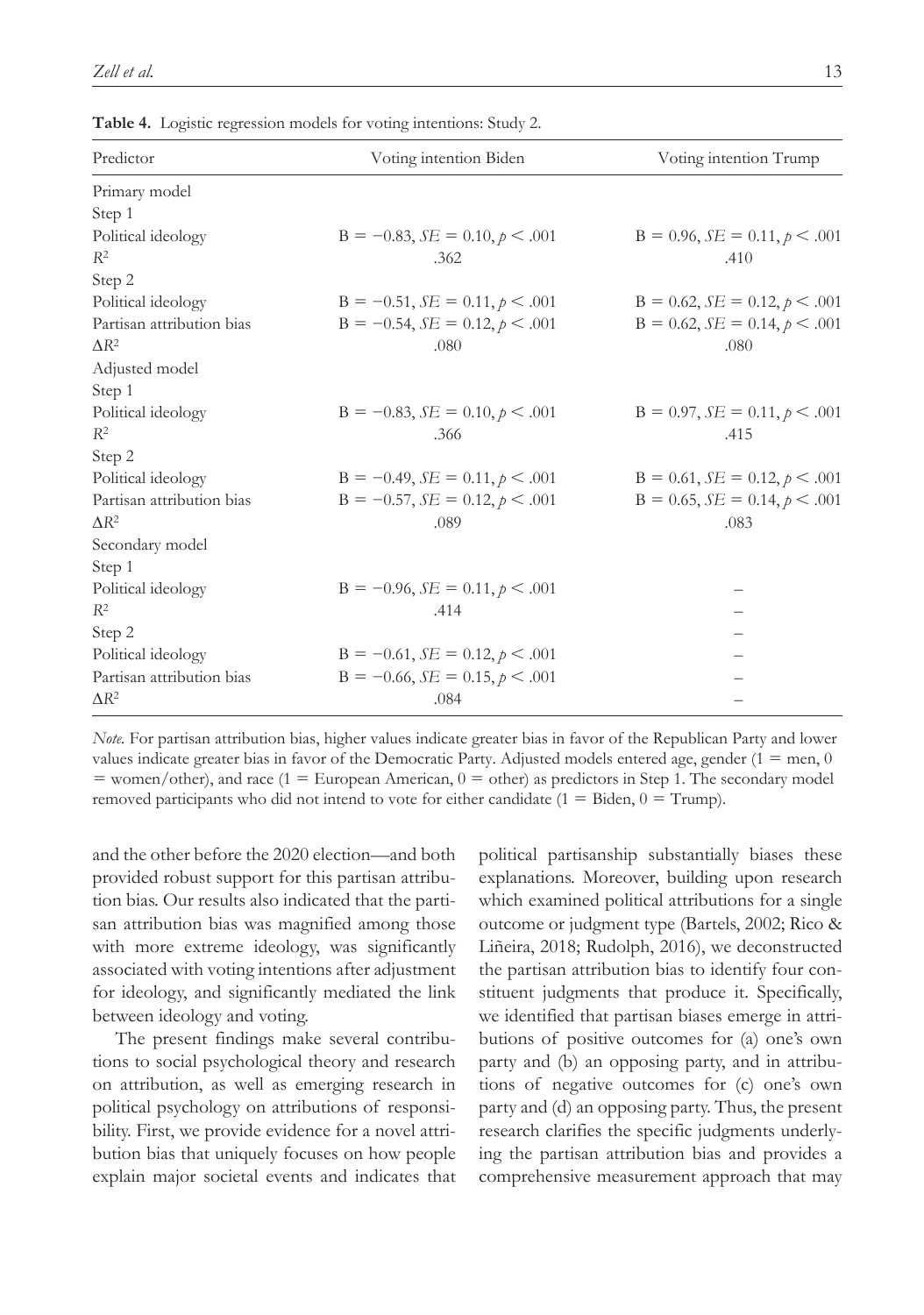be adopted in future research that seeks to further explore its nature and consequences. The robust size of the partisan attribution bias across conditions, and the fact that it obtained in two different election cycles separated by 4 years, bodes well for its replicability.

Second, beyond merely documenting the partisan attribution bias, we also explored potential variations in its size as a function of political party and ideology. Consistent with emerging research suggesting that group-favoring biases are similar across liberals and conservatives (Ditto et al., 2019; Washburn & Skitka, 2018; Waytz et al., 2014), the partisan attribution bias was nearly equivalent when comparing Democrats and Republicans in both studies. Thus, although liberals and conservatives differ in terms of personality and cognitive style (Brandt et al., 2015; Jost, 2017; van Prooijen & Krouwel, 2019), the present findings reinforce the notion that motivated reasoning in favor of one's political group is bipartisan. Furthermore, we found that the partisan attribution bias was exacerbated among those who strongly rather than weakly identified as liberal or conservative. These data suggest that extreme ideologies magnify reasoning biases in favor of one's political group (Toner et al., 2013; Westfall et al., 2015). Additional research with larger samples is needed to document with precision how the partisan attribution bias varies as a function of incremental changes in ideology.

Third, the present findings demonstrate that the partisan attribution bias is a significant correlate of voting intentions, even after adjustment for political ideology. Moreover, the present data suggest that the well-established association between political ideology and voting is in part mediated by the partisan attribution bias. Thus, although we caution against causal inferences given the correlational nature of the present studies, our data provide initial support for the position that ideology is associated with group-favoring attributions, which manifest in different voting decisions. Additionally, they suggest that the link between ideology and voting cannot merely be explained by ideology's connection to attitude positions (Barber & Pope, 2019; Kalmoe, 2020). Alternatively, our data suggest that ideology is associated with the tendency to perceive the political ingroup as a significant cause of positive outcomes, and the tendency to perceive the political outgroup as a significant cause of negative outcomes, which in turn predicts high-stakes voting decisions in favor of ingroup candidates and against outgroup candidates.

Despite the largely consistent pattern of results across the two studies reported herein, there were differences in results across studies that warrant consideration. Specifically, although both studies evidenced a robust partisan attribution bias, the bias was somewhat larger among Democrats and Republicans in Study 1 (*d* = 1.21 and  $d = 1.14$ ) than in Study 2 ( $d = 0.85$  and  $d =$ 0.73). Additionally, although the partisan attribution bias was significantly associated with voting intentions in both studies, this association was considerably stronger in Study 2 (8% unique variance explained) than in Study 1 (1.3% to 5.0% unique variance explained). Minor methodological differences in the attention checks and attribution questionnaires, as well as demographic differences in the samples (e.g., the larger number of ideological conservatives and restriction to registered voters in Study 2), may have contributed to these variations in results across studies. Nonetheless, additional research is needed to clarify the size of the partisan attribution bias and its association with voting intentions across different methods, election cycles, and in different contexts (e.g., nations outside the United States).

Differences in results across studies were also observed in analyses examining the symmetry of the partisan attribution bias. Specifically, whereas both Democrats and Republicans showed a larger partisan attribution bias for negative outcomes than for positive outcomes in Study 1, only Democrats showed this pattern in Study 2. Similarly, whereas both Democrats and Republicans showed a larger partisan attribution bias in judgments of the outgroup than of the ingroup in Study 1, this pattern once again only occurred among Democrats in Study 2. In short, the present research provides robust evidence for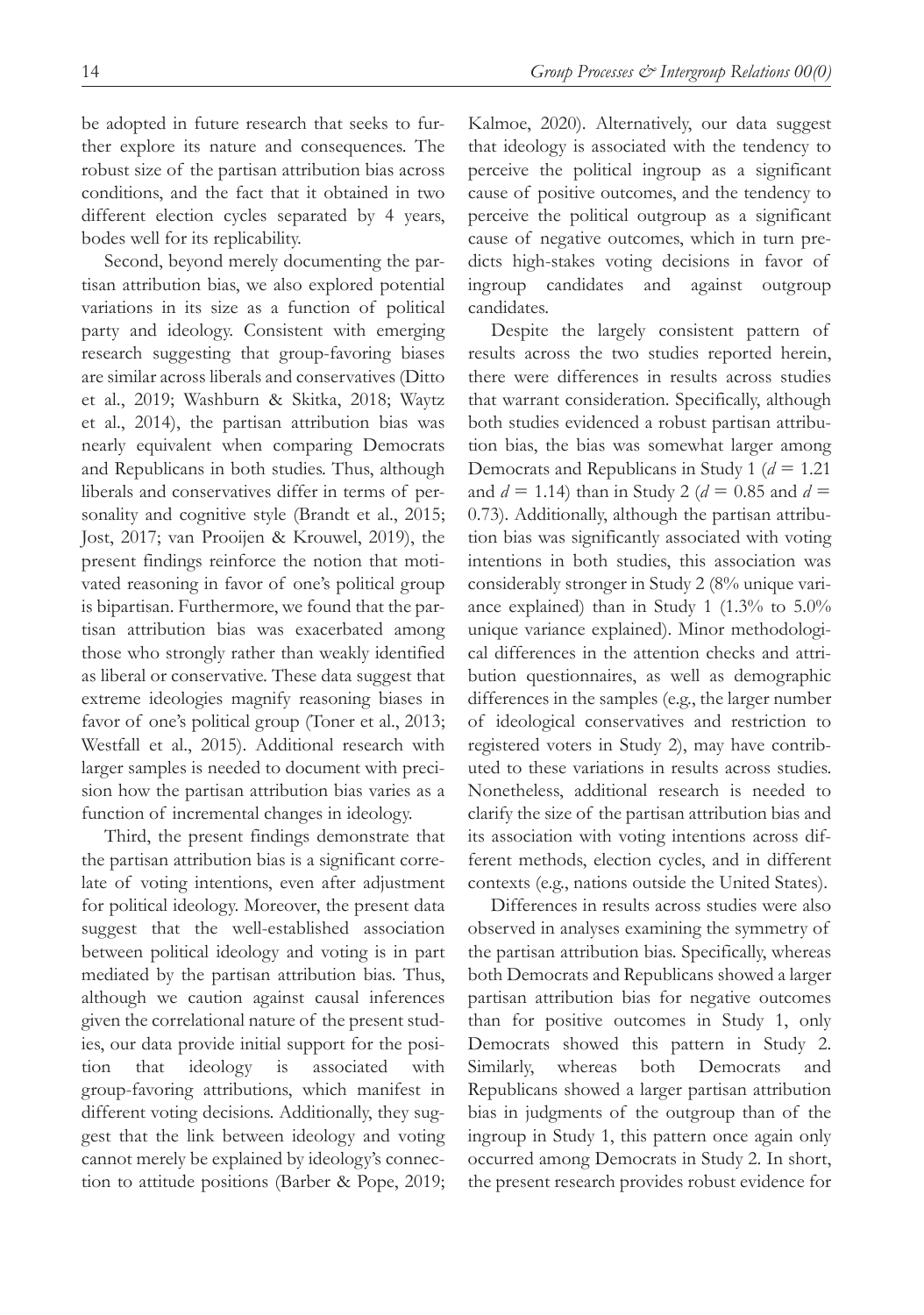the partisan attribution bias in general, but the degree to which the bias varies across positive and negative outcomes and judgments for ingroup versus outgroup members awaits further testing.

Moreover, although the pattern of results obtained in the present research is consistent with the notion that partisan allegiances systemically bias attributions, it is important to note that bias does not necessarily reflect inaccuracy. Indeed, theory and research in other social judgment domains suggest that bias and accuracy are independent (West & Kenny, 2011). In some contexts, one political party may contribute more to positive outcomes and less to negative outcomes than another party (e.g., when one party is corrupt). In these cases, the partisan attribution bias may increase judgment accuracy for people who affiliate with the productive party, and decrease judgment accuracy for people who affiliate with the destructive party. In most contexts, however, determining how much major political parties have contributed to positive and negative developments in society is a challenging and often subjective task.

Thus, although the present data argue that partisan allegiances bias or slant these attributions in a group-serving direction, we caution against the interpretation that they affect the accuracy of attributions. To further explore the biasing effect of partisan allegiances on attributions, we examined results for participants in Study 1 who did not identify as either a Democrat or a Republican (see the supplemental results on OSF). These participants provided attributions for positive and negative outcomes that were less extreme than those provided by Democrats and Republicans, and overall exhibited only a very small partisan attribution bias in favor of the Democratic party  $(d = 0.24)$ , which was dwarfed by the overall bias obtained among Democrats  $(d = 1.21)$  and Republicans  $(d = 1.14)$ . These supplemental findings further suggest that aligning oneself with a political party results in biased attributions.

Finally, building upon other research on political social cognition (Ditto et al., 2019), we have argued that the partisan attribution bias reflects a

form of motivated reasoning. Nonetheless, it is possible that nonmotivational processes also contribute to this effect. People may know more about their own political group than about an opposing group, and may rely upon this biased information set to conclude that their own group has had a greater positive impact on society than opposing groups (Ahler & Sood, 2018). Additionally, discussions with like-minded others may selectively expose people to group-favoring information that polarizes political attributions (Hart et al., 2009; Weber & Klar, 2019). Thus, although research is needed to examine the contributions of both motivational and nonmotivational processes to the partisan attribution bias, we believe that both likely contribute to its occurrence and robustness across the political aisle.

In addition to obtaining mechanism data, future research is needed to examine whether partisan attribution biases have a causal effect on voting decisions. The present research suggests that the partisan attribution bias partially mediates the association between political ideology and voting. Nonetheless, it is also possible that political ideology mediates the association between the partisan attribution bias and voting (exploratory analyses support this reverse mediation pattern as well as the pattern advanced here). Thus, future work is needed to resolve the temporal ordering of variables examined in the present research. Experimental studies that temporarily heighten or depress the partisan attribution bias may be useful along these lines.

In closing, people attempt to explain the causes of events, including major events in society. The present research found compelling support for the argument that political partisans make more charitable attributions for their own political party than for the opposing party across a wide array of major societal outcomes. The present work also documented constituent judgments that give rise to this partisan attribution bias and its unique association with voting intentions in high-stakes elections. Future research is needed to evaluate the partisan attribution bias across different contexts as well as its implications for voting decisions in different election cycles. Pending replication and extension in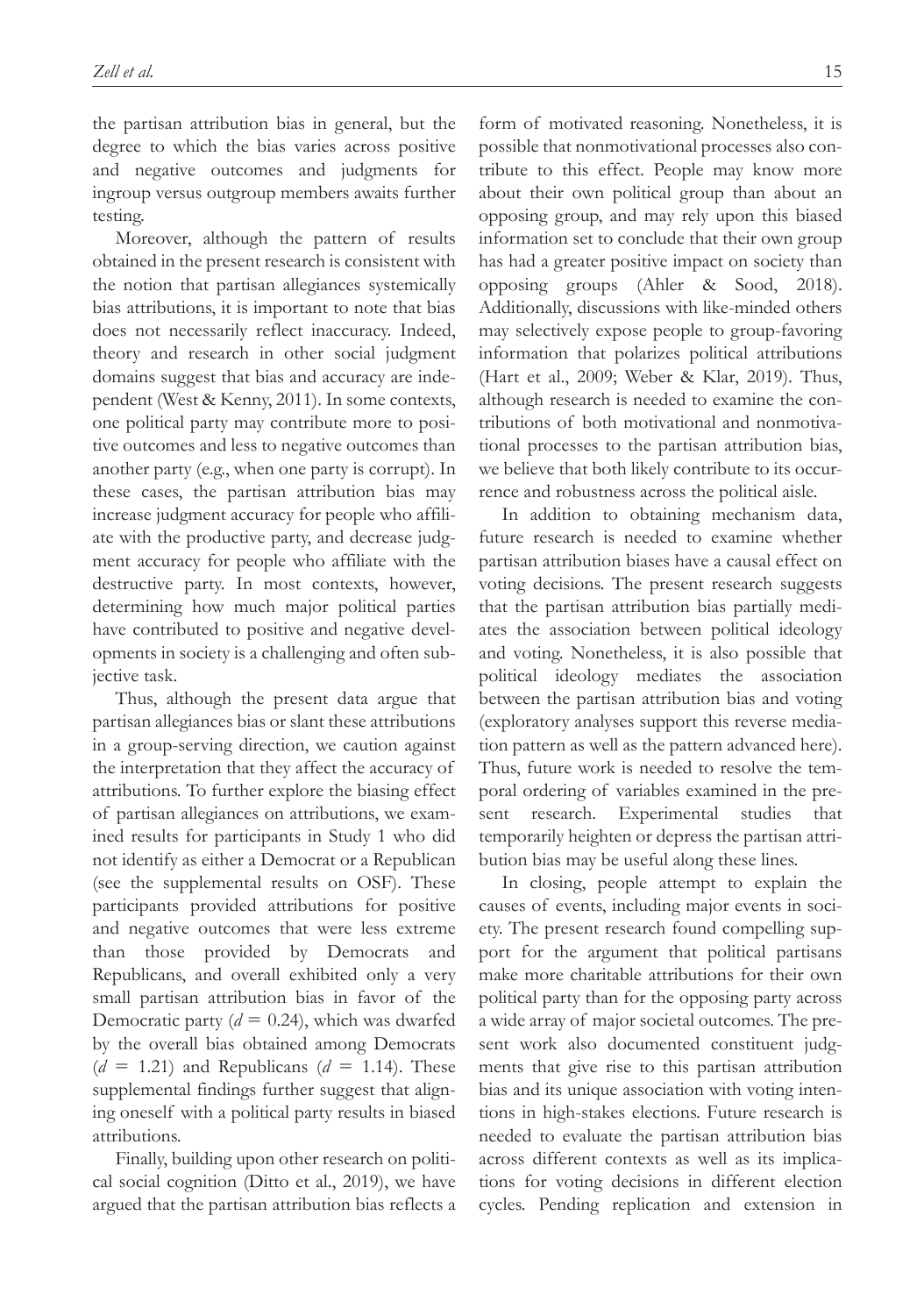future studies, the partisan attribution bias may stand along other established attribution biases in social psychology and may provide an important linkage between attribution theory and emerging interest in political social cognition.

### **Funding**

The author(s) received no financial support for the research, authorship, and/or publication of this article.

### **ORCID iD**

Ethan Zell https://orcid.org/0000-0002-8363-8418

#### **References**

- Ahler, D. J., & Sood, G. (2018). The parties in our heads: Misperceptions about party composition and their consequences. *Journal of Politics*, *80*, 964– 981. https://doi.org/10.1086/697253
- Allen, M. S., Robson, D. A., Martin, L. J., & Laborde, S. (2020). Systematic review and meta-analysis of self-serving attribution biases in the competitive context of organized sport. *Personality and Social Psychology Bulletin*, *46*, 1027–1043. https://doi. org/10.1177/0146167219893995
- Barber, J., & Pope, J. C. (2019). Does party trump ideology? Disentangling party and ideology in America. *American Political Science Review*, *113*, 38–54. https://doi.org/10.1017/S0003055418000795
- Bartels, L. M. (2002). Beyond the running tally: Partisan bias in political perceptions. *Political Behavior*, *24*, 117–150. https://doi.org/10.1023/A:102 1226224601
- Brandt, M. J., & Crawford, J. T. (2020). Worldview conflict and prejudice. In B. Gawronski (Ed.), *Advances in experimental social psychology* (*Vol. 61*, pp. 1–66). Elsevier Academic Press. https://doi. org/10.1016/bs.aesp.2019.09.002
- Brandt, M. J., Evans, A. M., & Crawford, J. T. (2015). The unthinking or confident extremist? Political extremists are more likely than moderates to reject experimenter-generated anchors. *Psychological Science*, *26*, 189–202. https://doi.org/10. 1177/0956797614559730
- Brewer, M. B. (2019). Intergroup relations. In E. J. Finkel & R. F. Baumeister (Eds.), *Advanced social psychology: The state of the science* (2nd ed., pp. 249–274). Oxford University Press.
- Bullock, J. G., & Lenz, G. (2019). Partisan bias in surveys. *Annual Review of Political Science*, *22*, 325–342.

https://doi.org/10.1146/annurev-polisci-051117 -050904

- Campbell, W. K., & Sedikides, C. (1999). Self-threat magnifies the self-serving bias: A meta-analytic integration. *Review of General Psychology*, *3*, 23–43. https://doi.org/10.1037/1089-2680.3.1.23
- Clark, C. J., Liu, B. S., Winegard, B. M., & Ditto, P. H. (2019). Tribalism is human nature. *Current Directions in Psychological Science*, *28*, 587–592. https:// doi.org/10.1177/0963721419862289
- Cohen, G. L. (2003). Party over policy: The dominating impact of group influence on political beliefs. *Journal of Personality and Social Psychology*, *85*, 808–822. https://doi.org/10.1037/0022-3514.85.5.808
- Cozzarelli, C., Wilkinson, A. V., & Tagler, M. J. (2001). Attitudes toward the poor and attributions for poverty. *Journal of Social Issues*, *57*, 207–227. https://doi.org/10.1111/0022-4537.00209
- Ditto, P. H., Liu, B. S., Clark, C. J., Wojcik, S. P., Chen, E. E., Grady, R. H., Celniker, J. B., & Zinger, J. F. (2019). At least bias is bipartisan: A meta-analytic comparison of partisan bias in liberals and conservatives. *Perspectives on Psychological Science*, *14*, 273–291. https://doi.org/ 10.1177/1745691617746796
- Fiske, S. T., & Taylor, S. E. (2017). *Social cognition: From brains to culture* (3rd ed.). SAGE Publications.
- Garrett, R. K., & Stroud, N. J. (2014). Partisan paths to exposure diversity: Differences in pro- and counterattitudinal news consumption. *Journal of Communication*, *64*, 680–701. https://doi. org/10.1111/jcom.12105
- Hall, M. P., & Raimi, K. T. (2018). Is belief superiority justified by superior knowledge? *Journal of Experimental Social Psychology*, *76*, 290–306. https://doi. org/10.1016/j.jesp.2018.03.001
- Hart, W., Albarracín, D., Eagly, A. H., Brechan, I., Lindberg, M. J., & Merrill, L. (2009). Feeling validated versus being correct: A meta-analysis of selective exposure to information. *Psychological Bulletin*, *135*, 555–588. https://doi.org/10.1037/ a0015701
- Hayes, A. F. (2013). *Introduction to mediation, moderation, and conditional process analysis: A regression-based approach*. The Guilford Press.
- Heider, F. (1958). *The psychology of interpersonal relations*. Wiley.
- Islam, M. R., & Hewstone, M. (1993). Intergroup attributions and affective consequences in majority and minority groups. *Journal of Personality and Social Psychology*, *64*, 936–950. https://doi. org/10.1037/0022-3514.64.6.936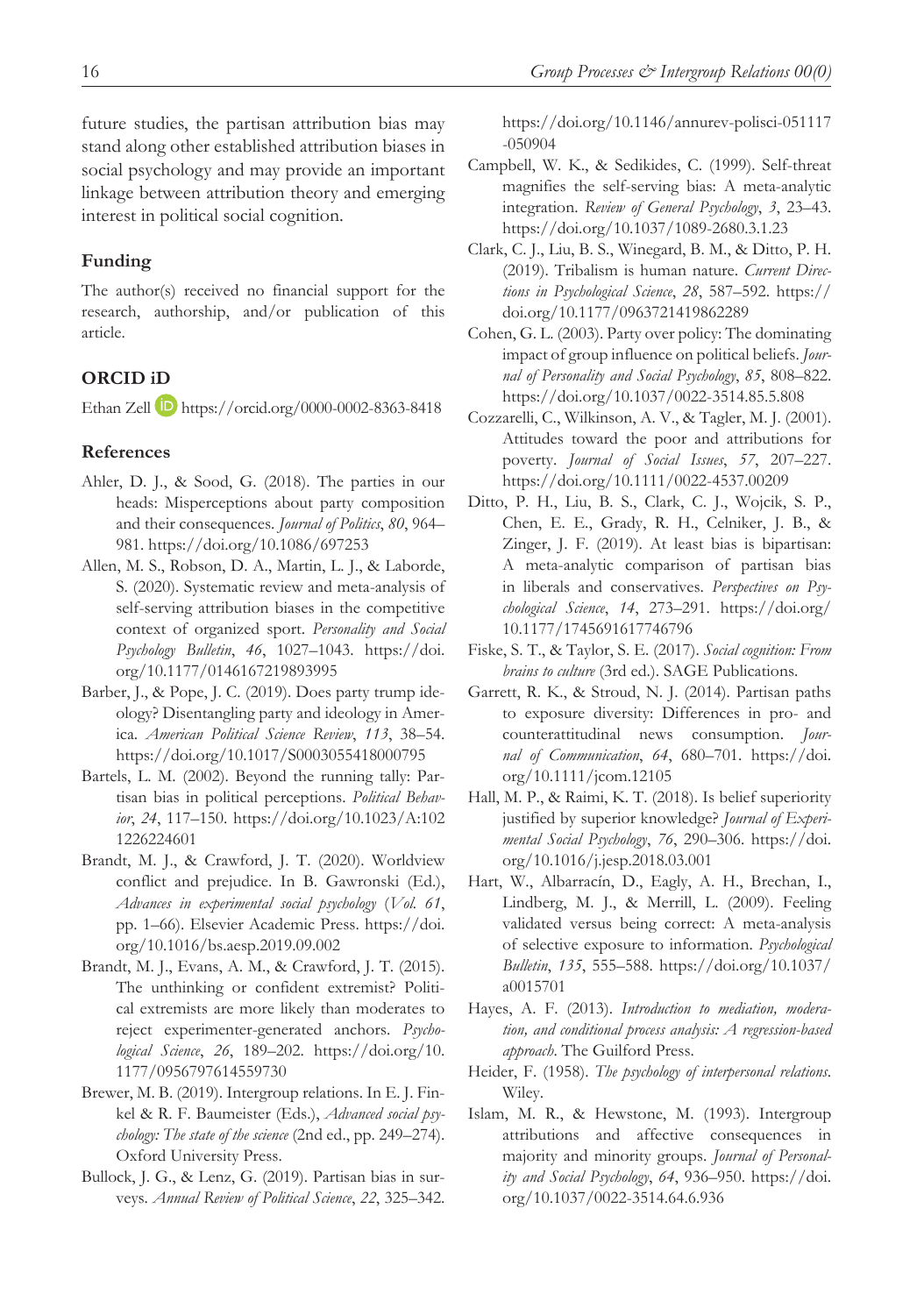- Jacoby, W. G. (1991). Ideological identification and issue attitudes. *American Journal of Political Science*, *35*, 178–205. https://doi.org/10.2307/2111443
- Jost, J. T. (2006). The end of the end of ideology. *American Psychologist*, *61*, 651–670. https://doi. org/10.1037/0003-066X.61.7.651
- Jost, J. T. (2017). Ideological asymmetries and the essence of political psychology. *Political Psychology*, *38*, 167–208. https://doi.org/10.1111/pops.12407
- Jost, J. T., Sterling, J., & Stern, C. (2018). Getting closure on conservatism, or the politics of epistemic and existential motivation. In C. E. Kopetz & A. Fishbach (Eds.), *The motivation–cognition interface: From the lab to the real world: A Festschrift in honor of Arie W. Kruglanski* (pp. 56–87). Routledge.
- Kalmoe, N. P. (2020). Uses and abuses of ideology in political psychology. *Political Psychology*, *41*, 771– 793. https://doi.org/10.1111/pops.12650
- Kelley, H. H. (1967). Attribution theory in social psychology. In D. Levine (Ed.), *Nebraska Symposium on Motivation* (*Vol. 15*, pp. 129–238). University of Nebraska Press.
- Levitin, T. E., & Miller, W. E. (1979). Ideological interpretations of presidential elections. *American Political Science Review*, *73*, 751–771. https://doi. org/10.2307/1955402
- Lieberman, M. D., Gaunt, R., Gilbert, D. T., & Trope, Y. (2002). Reflexion and reflection: A social cognitive neuroscience approach to attributional inference. In M. P. Zanna (Ed.), *Advances in experimental social psychology* (Vol. 34, pp. 199– 249). Academic Press. https://doi.org/10.1016/ S0065-2601(02)80006-5
- Malle, B. F. (2011). Attribution theories: How people make sense of behavior. In D. Chadee (Ed.), *Theories in social psychology* (pp. 72–95). Wiley Blackwell.
- Mezulis, A. H., Abramson, L. Y., Hyde, J. S., & Hankin, B. L. (2004). Is there a universal positivity bias in attributions? A meta-analytic review of individual, developmental, and cultural differences in the self-serving attributional bias. *Psychological Bulletin*, *130*, 711–747. https://doi.org/10.1037/0033- 2909.130.5.711
- O'Laughlin, M. J., & Malle, B. F. (2002). How people explain actions performed by groups and individuals. *Journal of Personality and Social Psychology*, *82*, 33–48. https://doi.org/10.1037/0022- 3514.82.1.33
- Pettigrew, T. F. (1979). The ultimate attribution error: Extending Allport's cognitive analysis of prejudice. *Personality and Social Psychology Bulletin*, *5*, 461–476. https://doi.org/10.1177/014616727900500407
- Rico, G., & Liñeira, R. (2018). Pass the buck if you can: How partisan competition triggers attribution bias in multilevel democracies. *Political Behavior*, *40*, 175–196. https://doi.org/10.1007/s11109- 017-9409-5
- Rosenberg, S. W., & Wolfsfeld, G. (1977). International conflict and the problem of attribution. *Journal of Conflict Resolution*, *21*, 75–103. https:// doi.org/10.1177/002200277702100105
- Ross, L. (1977). The intuitive psychologist and his shortcomings: Distortions in the attribution process. In L. Berkowitz (Ed.), *Advances in experimental social psychology* (Vol. 10, pp. 173–220). Academic Press. https://doi.org/10.1016/S0065-2601(08)60357-3
- Ross, L. (2018). From the fundamental attribution error to the truly fundamental attribution error and beyond: My research journey. *Perspectives on Psychological Science*, *13*, 750–769. https://doi. org/10.1177/1745691618769855
- Rudolph, T. J. (2016). The meaning and measurement of responsibility attributions. *American Politics Research*, *44*, 106–130. https://doi. org/10.1177/1532673X15595460
- Rudolph, T. J., & Evans, J. (2005). Political trust, ideology, and public support for government spending. *American Journal of Political Science*, *49*, 660–671. https://doi.org/10.1111/j.1540-5907.2005.00148.x
- Toner, K., Leary, M. R., Asher, M. W., & Jongman-Sereno, K. P. (2013). Feeling superior is a bipartisan issue: Extremity (not direction) of political views predicts perceived belief superiority. *Psychological Science*, *24*, 2454–2462. https:// doi.org/10.1177/0956797613494848
- Van Prooijen, J.-W., & Krouwel, A. P. M. (2019). Psychological features of extreme political ideologies. *Current Directions in Psychological Science*, *28*, 159–163. https://doi.org/10.1177/0963721418817755
- Washburn, A. N., & Skitka, L. J. (2018). Science denial across the political divide: Liberals and conservatives are similarly motivated to deny attitude-inconsistent science. *Social Psychological and Personality Science*, *9*, 972–980. https://doi. org/10.1177/1948550617731500
- Waytz, A., Young, L. L., & Ginges, J. (2014). Motive attribution asymmetry for love vs. hate drives intractable conflict. *Proceedings of the National Academy of Sciences of the USA*, *111*, 15687–15692. https://doi.org/10.1073/pnas.1414146111
- Weber, C., & Klar, S. (2019). Exploring the psychological foundations of ideological and social sorting. *Political Psychology*, *40*, 215–243. https://doi. org/10.1111/pops.12574